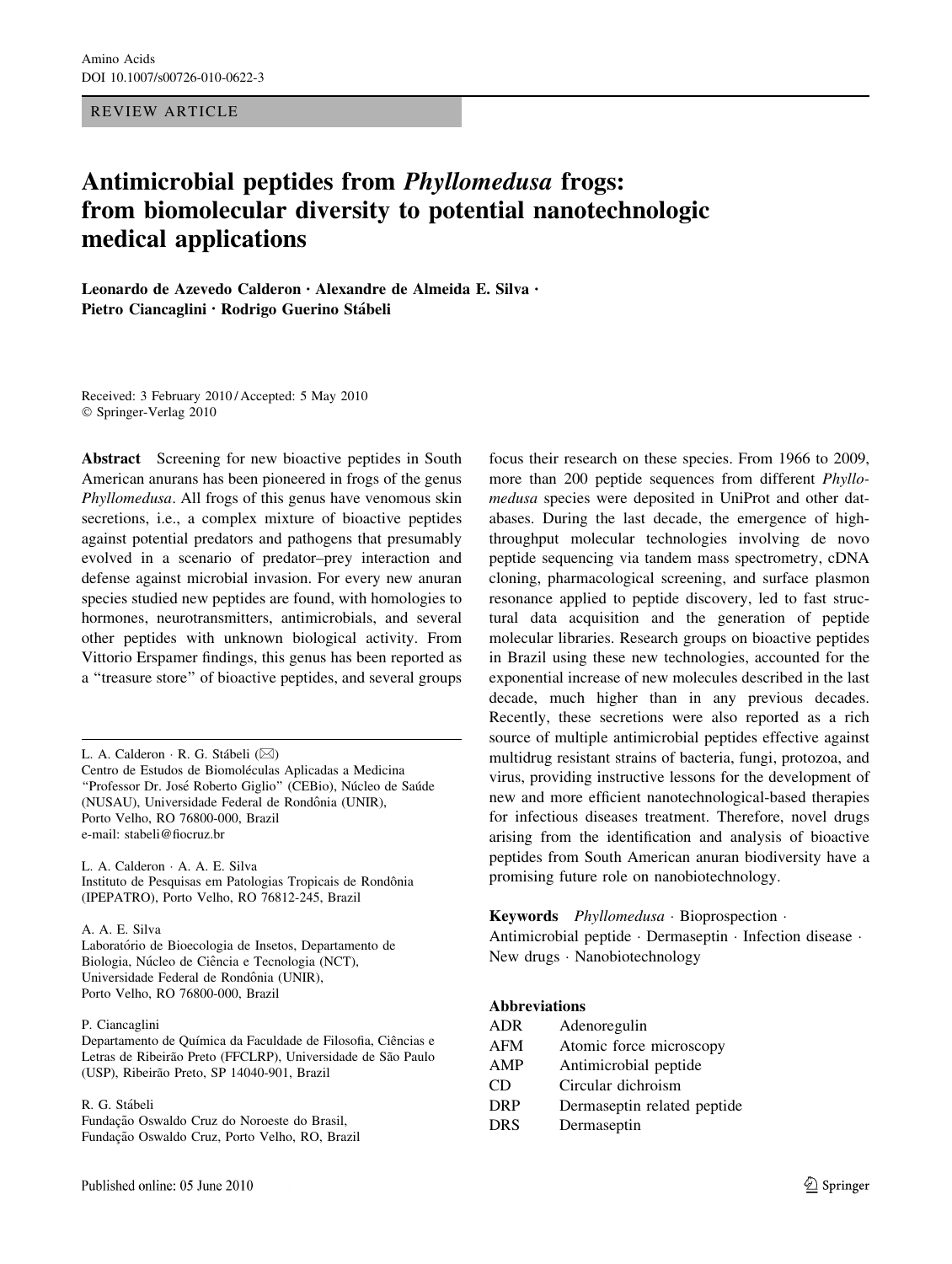| Dermatoxin                                  |
|---------------------------------------------|
| Frog skin active peptide                    |
| Fourier-transformed infrared spectroscopy   |
| Human immunodeficiency virus 1              |
| Herpes simplex virus 1                      |
| Matrix assisted laser desorption ionization |
| Nuclear magnetic resonance                  |
| Neuropeptide Y                              |
| Phylloseptin                                |
| Phylloxin                                   |
| Plasmatic membrane                          |
| Plasticin                                   |
| Polypeptide YY                              |
| Skin polypeptide YY                         |
| Universal protein resource                  |
|                                             |

#### South America Phyllomedusae biodiversity

According to Frost, up to now, over 5,600 anuran species have been described around the world, in a wide variety of environments, except in the poles (Frost [2009](#page-17-0)). Compared to other continents, South America includes the highest number of the anuran species of the world in its biomes (Toledo and Jared [1995](#page-20-0)). Brazil (821 spp.) (SBH [2009](#page-19-0)), Colombia (732 spp.) (Frost [2009\)](#page-17-0), and Ecuador (480 spp.) (Coloma [2009\)](#page-17-0) are the richest countries in anurans' species in South America.

Among all South American anurans, a complex group of 32 valid species of Phyllomedusa frogs (Table [1\)](#page-2-0) deserve special attention. The Phyllomedusa genus belongs to the subfamily Phyllomedusinae (Amphibia, Anura, Hylidae) that has seven genera of neotropic tree frogs distributed from Central America to the east Andes along South America (Agalychnis, Cruziohyla, Hylomantis, Pachymedusa, Phasmahyla, Phrynomedusa, and Phyllomedusa). The Phyllomedusa species display unique characters among the neotropical hylidaes, including vertical slit pupil, green back, hidden regions with contrasting patterns of red, blue, and yellow (Caramaschi [2006](#page-16-0)). Eggs deposited out of water give rise to aquatic larvae with different exclusive characters, in addition to 95 transformations in nuclear and mitochondrial proteins and ribosomic genes (Faivovich et al. [2005](#page-17-0)).

According to Caramaschi [\(2006](#page-16-0)), most of the Phyllomedusa species are distributed among five groups: P. burmeisteri group, P. hypochondrialis group, P. buckleyi group, P. perinesos group, and P. tarsius group (Caramaschi [2006](#page-16-0)). There are, however, some species that are currently not assigned to any group, such as P. atelopoides, P. bicolor, P. coelestis, P. palliata, P. tomopterna, P. trinitatis, P. vaillantii, and P. venusta (Caramaschi [2006\)](#page-16-0).

The species belonging to the *Phyllomedusa* genus are frequently renamed by herpetologists. These changes influence other science areas that depend on the correct taxonomic identification, mainly the ''omics'' sciences, such as proteomics, peptidomics, secretomics, genomics, and others, leading to new molecules described in discontinued, invalid, or non-described species names.

#### The Phyllomedusa cutaneous glands

The anuran skin displays great morphofunctional diversity adapted to a number of adverse factors present in the species habitat environment (Toledo and Jared [1993](#page-20-0); Barra and Simmaco [1995\)](#page-16-0). The cutaneous glands present in the skin play an essential role in respiration, reproduction, defense against predators and protection against desiccation, and proliferation of microorganisms on the body surface (Toledo and Jared [1995](#page-20-0)). Ultrastructural characterization of the Phyllomedusa species skin demonstrated that the profile of skin glands are composed by three types of cutaneous glands (acinous) differed in size and secretory activity. These are lipid, mucous, and serous glands that lie deep in the skin and subcutaneous connective tissue (Lacombe et al. [2000\)](#page-18-0).

The lipid glands promote the impermeabilization of the skin in order to decrease water loss (Castanho and De Luca [2001](#page-16-0)). The mucous glands produce mucus to support cutaneous functions, such as respiration, reproduction, thermoregulation, and defense (Toledo and Jared [1995](#page-20-0)). The serous glands are the largest and are widely distributed over the animal's body surface, as a main element in amphibian passive defense (Toledo and Jared [1995](#page-20-0); Lacombe et al. [2000](#page-18-0)). These glands produce a wide variety of noxious or toxic substances with various pharmacological effects on microorganisms, vertebrate, and invertebrate species (Toledo and Jared [1995;](#page-20-0) Lacombe et al. [2000](#page-18-0)). The serous glands exhibit remarkable polymorphism in Phyl-lomedusa (Delfino et al. [1998\)](#page-17-0). They are classified basically into two classes, type I and II (Lacombe et al. [2000](#page-18-0)).

Type I glands exhibit a poorly developed smooth endoplasmic reticulum (Lacombe et al. [2000\)](#page-18-0) and present two subtypes, Ia and Ib. Type Ia shows dense granules which characterize the biosynthesis of proteinaceous products reserved for exocytosis, and engage both rough endoplasmic reticulum and Golgi apparatus (Delfino [1991](#page-17-0)). Type Ib shows vesicles holding a lucent material in the fluid serous secretions on the anuran skin, which undergo maturation without condensation (Toledo and Jared [1995](#page-20-0)).

Type II glands, typical of Phyllomedusa bicolor, show a well-developed smooth endoplasmic reticulum that is possibly engaged in the biosynthesis of peptides (Blaylock et al. [1976;](#page-16-0) Lacombe et al. [2000\)](#page-18-0). These peptides are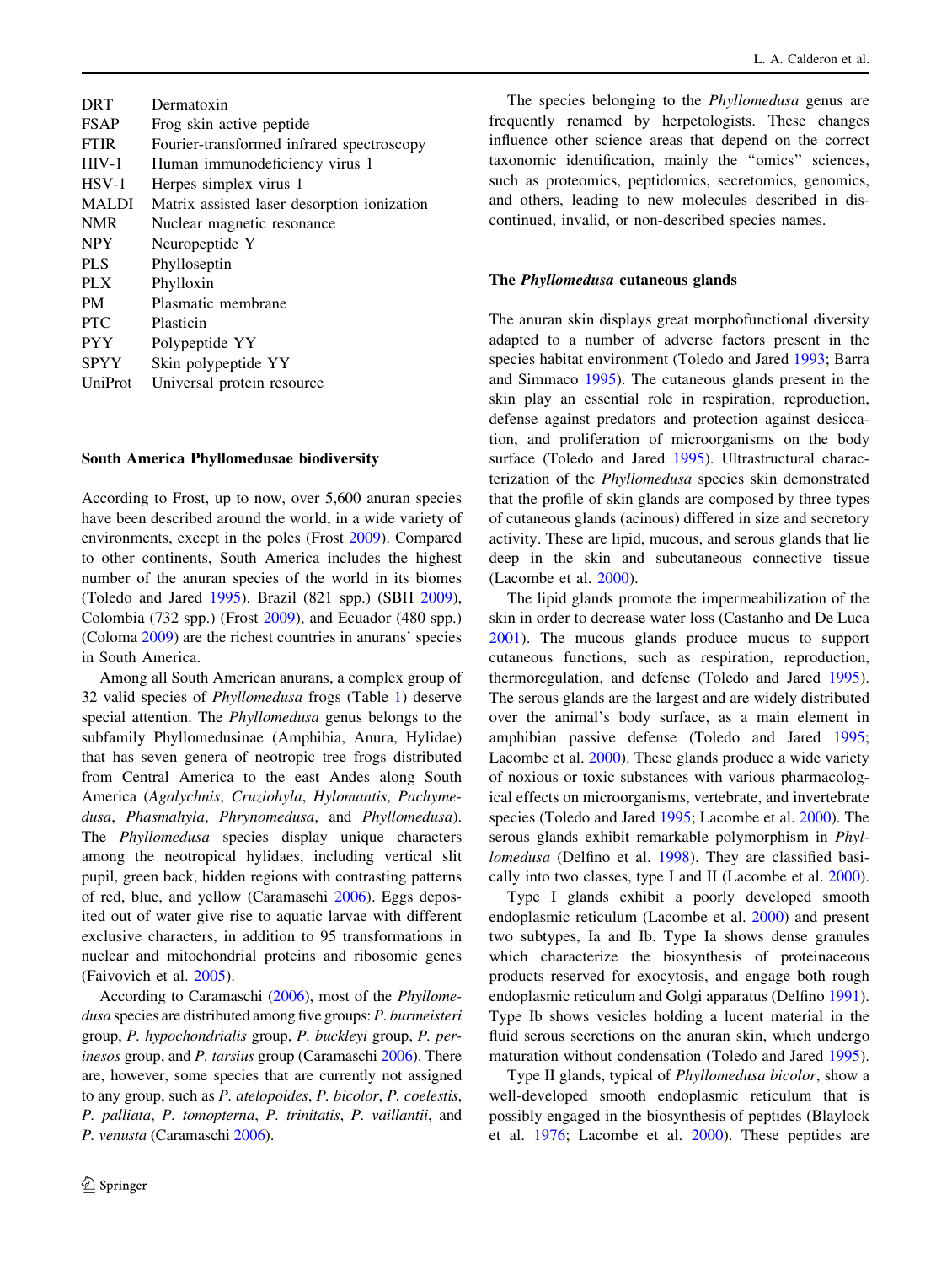<span id="page-2-0"></span>

|       |                | <b>Table 1</b> Up to date list of <i>Phyllomedusa</i> species distributed by group and number of peptides characterized |  |
|-------|----------------|-------------------------------------------------------------------------------------------------------------------------|--|
| Group | <b>Species</b> | Number of peptides References                                                                                           |  |

| Group                           | Species            | Number of peptides | References                                                                                                                                                                                                                                                                                                                                             |
|---------------------------------|--------------------|--------------------|--------------------------------------------------------------------------------------------------------------------------------------------------------------------------------------------------------------------------------------------------------------------------------------------------------------------------------------------------------|
| P. burmeisteri [5 species]      | P. bahiana         |                    |                                                                                                                                                                                                                                                                                                                                                        |
|                                 | P. burmeisteri     | 29                 | Barra et al. (1994), Mandel (2008), Mundim (2008),<br>UniProt $(2009)$                                                                                                                                                                                                                                                                                 |
|                                 | P. distincta       | 6                  | Batista et al. (1999, 2001)                                                                                                                                                                                                                                                                                                                            |
|                                 | P. iheringii       |                    |                                                                                                                                                                                                                                                                                                                                                        |
|                                 | P. tetraploidea    |                    |                                                                                                                                                                                                                                                                                                                                                        |
| P. hypochondrialis [11 species] | P. araguari        |                    |                                                                                                                                                                                                                                                                                                                                                        |
|                                 | P. azurea          | 41                 | Thompson $(2006)$ , Thompson et al. $(2006)$ , Thompson et al.<br>(2007a, b), UniProt (2009)                                                                                                                                                                                                                                                           |
|                                 | P. ayeaye          |                    |                                                                                                                                                                                                                                                                                                                                                        |
|                                 | P. centralis       |                    |                                                                                                                                                                                                                                                                                                                                                        |
|                                 | P. hypochondrialis | 34                 | Leite et al. $(2005)$ , Brand et al. $(2006a, b)$ , Chen et al.<br>(2006), Conceição et al. (2006, 2007), UniProt (2009)                                                                                                                                                                                                                               |
|                                 | P. itacolomi       |                    |                                                                                                                                                                                                                                                                                                                                                        |
|                                 | P. megacephala     |                    |                                                                                                                                                                                                                                                                                                                                                        |
|                                 | P. nordestina      | 3                  | Conceição et al. (2009)                                                                                                                                                                                                                                                                                                                                |
|                                 | P. oreades         | 6                  | Brand et al. (2002), Leite et al. (2005)                                                                                                                                                                                                                                                                                                               |
|                                 | P. palliata        |                    |                                                                                                                                                                                                                                                                                                                                                        |
|                                 | P. rohdei          | 22                 | Anastasi et al. (1966), Barra et al. (1985), Montecucchi<br>et al. (1986), Mandel (2008), Mundim (2008)                                                                                                                                                                                                                                                |
| P. perinesos [4 species]        | P. baltea          |                    |                                                                                                                                                                                                                                                                                                                                                        |
|                                 | P. duellmani       |                    |                                                                                                                                                                                                                                                                                                                                                        |
|                                 | P. ecuatoriana     |                    |                                                                                                                                                                                                                                                                                                                                                        |
|                                 | P. perinesos       |                    |                                                                                                                                                                                                                                                                                                                                                        |
| P. tarsius [5 species]          | P. boliviana       |                    |                                                                                                                                                                                                                                                                                                                                                        |
|                                 | P. camba           |                    |                                                                                                                                                                                                                                                                                                                                                        |
|                                 | P. neildi          |                    |                                                                                                                                                                                                                                                                                                                                                        |
|                                 | P. sauvagii        | 31                 | Anastasi et al. (1969), Montecucchi et al. (1979),<br>Montecucchi et al. (1981a), Montecucchi et al. (1981b),<br>Erspamer et al. (1985), Richter et al. (1987), Mor et al.<br>$(1991a, b)$ , Chen et al. $(2003a, b)$ , Mor and Nicolas<br>$(1994a)$ , Chen and Shaw $(2003)$ , Chen et al. $(2005a)$ ,<br>UniProt $(2009)$                            |
|                                 | P. tarsius         | 12                 | Silva et al. (2000), UniProt (2009)                                                                                                                                                                                                                                                                                                                    |
| Unassigned to group [7 species] | P. atelopoides     |                    |                                                                                                                                                                                                                                                                                                                                                        |
|                                 | P. bicolor         | 21                 | Anastasi et al. (1970), Richter et al. (1990), Daly et al.<br>(1992), Mignogna et al. 1992, Amiche et al. (1993),<br>Amiche et al. (1994), Mor et al. (1994a, b); Charpentier<br>et al. (1998); Fleury et al. (1998), Seon et al. (2000),<br>Amiche et al. (2000), Pierre et al. (2000), Vanhoye et al.<br>(2003), Chen et al. (2005b), UniProt (2009) |
|                                 | P. coelestis       |                    |                                                                                                                                                                                                                                                                                                                                                        |
|                                 | P. tomopterna      | 21                 | Mandel (2008), Mundim (2008), UniProt (2009)                                                                                                                                                                                                                                                                                                           |
|                                 | P. trinitatis      | 1                  | Marenah et al. (2004)                                                                                                                                                                                                                                                                                                                                  |
|                                 | P. vaillantii      |                    |                                                                                                                                                                                                                                                                                                                                                        |
|                                 | P. venusta         |                    |                                                                                                                                                                                                                                                                                                                                                        |

synthesized as prepropeptides that are processed into mature peptides after removal of the peptide signal and the acidic propiece. These are then stored in the granules (Nicolas and El Amri [2009](#page-19-0)). It is proposed that the release of the gland content onto the skin surface is mediated by a holocrine mechanism involving rupture of the plasmatic membrane (PM) and extrusion of the granules through a duct opening to the surface (Nicolas and El Amri [2009](#page-19-0)).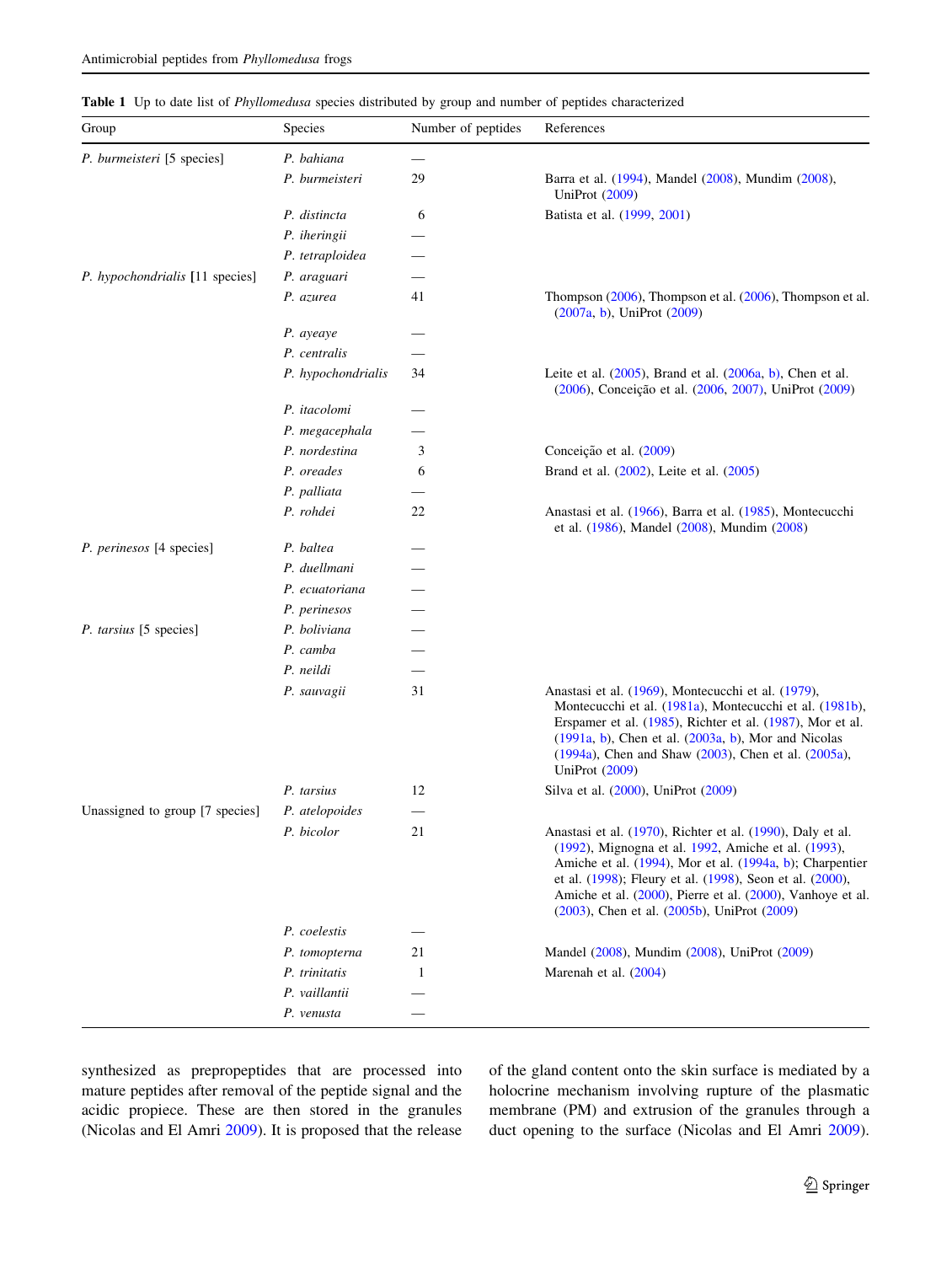Immunofluorescence analysis of the P. bicolor dermal glands using an antibody to the acidic propiece region of the preprodermaseptin/preprodeltorphins-derived family [ENENEENHEEGSE] demonstrated that the fluorescencepositive reaction is restricted to the serous glandular content, indicating their specificity in the biosynthesis and secretion of dermaseptins and deltorphin peptides (Lacombe et al. [2000](#page-18-0)). A recent mass spectral image study (MALDI-image) of the skin of P. hypochondrialis indicates that the serous glands present specialization in the peptide production and storage (Brand et al. [2006b](#page-16-0)).

# Peptides of Phyllomedusa skin secretions

In spite of the large number of anuran species from different genera found within South America, a great deal of attention is being paid to the study of neotropical hylid frogs that belong to the subfamily *Phyllomedusinae*, as an excellent source of these molecules. Erspamer et al. ([1985](#page-17-0)) also stated that ''No other amphibian skin can compete with that of the Phyllomedusae''. The initial efforts on Phyllomedusa skin secretions by Vittorio Erspamer followed by other scientists around the world during the last four decades revealed a complex cocktail of biologically active peptides with antimicrobial, hormonal, and neuro activities (Bevins and Zasloff [1990;](#page-16-0) Amiche et al. [1993](#page-15-0)). The peptides secreted differ significantly among species within this genus leading to an interesting molecular diversity, associated with possible specific differences present in the specie niche, such as the interactions with environment, predators, and pathogens characterizing Phyllomedusa species evolution.

The first peptide isolated from the Phyllomedusa skin was Phyllokinin [RPPGFSPFRIY], a bradykinyl-isoleucyltyrosine O-sulfate from P. rohdei in 1966 (Anastasi et al. [1966\)](#page-16-0), followed by Phyllocaerulein [QEYTGWMDF-NH2] a cerulein-like nonapeptide from P. sauvagii in 1969 (Anastasi et al. [1969\)](#page-16-0). All these bioactive peptides were discovered by Erspamer's research group. Due to technical limitations, large numbers of specimens have to be killed in order to isolate, characterize, and perform the biological assays on the two peptides. Since the 1960s, the number of Phyllomedusa peptides discovered has increased exponentially (Fig. 1, inset) followed by the drastic reduction of specimens required for the analyses. Nowadays, it is possible to carry out transcriptome analysis to build a cDNA library only with the secretions from a single living spec-imen (Chen et al. [2003b\)](#page-17-0). The impacts caused by the bioprospecting activity on the frog natural populations tend to zero through the development of non-invasive techniques largely due to scientific and technical advances.

The emergence of modern high-throughput molecular technologies involving de novo peptide sequencing via



Fig. 1 Phyllomedusa peptides and prepropeptides amino acid sequences published on indexed scientific journals including the structures deposited in genomic and proteomic databases from 1965 to 2009. Inset number of Phyllomedusa primary structures increment per year showing an exponential growth

tandem mass spectrometry, cDNA cloning, and pharmacological screening applied to peptide discovery allowed fast structural data analysis and the generation of peptide sequence libraries, which in turn increased the capacity of peptide characterization, remarkably reducing the amount of samples needed (Shaw [2009\)](#page-19-0).

The chronology related to the analyses of the Phyllomedusa peptide discovery (Fig. 1) was impacted by the technological evolution applied to the study of venomderived peptides, including the emergence of new research groups dedicated to the characterization of anuran venoms.

From 1966 to 2009, 227 peptide amino acid sequences, including peptide precursor cDNA sequences, belonging to the frog skin active peptide (FSAP) family from the skin of Phyllomedusa species (Fig. 1, inset) were published in scientific papers and/or deposited on genomic and/or proteomic data banks as the Universal Protein Resource Consortium (UniProt). The species P. azurea, P. bicolor, P. burmeisteri,P. distincta,P. hypochondrialis,P. nordestina, P. oreades, P. rohdei, P. sauvagii, P. tarsius, P. tomopterna, and P. trinitatis that belong to all groups, except the P. perinesos group, had their secreted peptides sequenced by 2009 (Table [1\)](#page-2-0).

The *Phyllomedusa* skin peptides are grouped in to three main groups according to their ''primary'' activity: antimicrobial peptides (AMPs); smooth muscle active peptides; and nervous system active peptides (Table [2\)](#page-4-0) (Erspamer et al. [1981](#page-17-0)). However, peptides' secondary activities were not considered in this systematization. The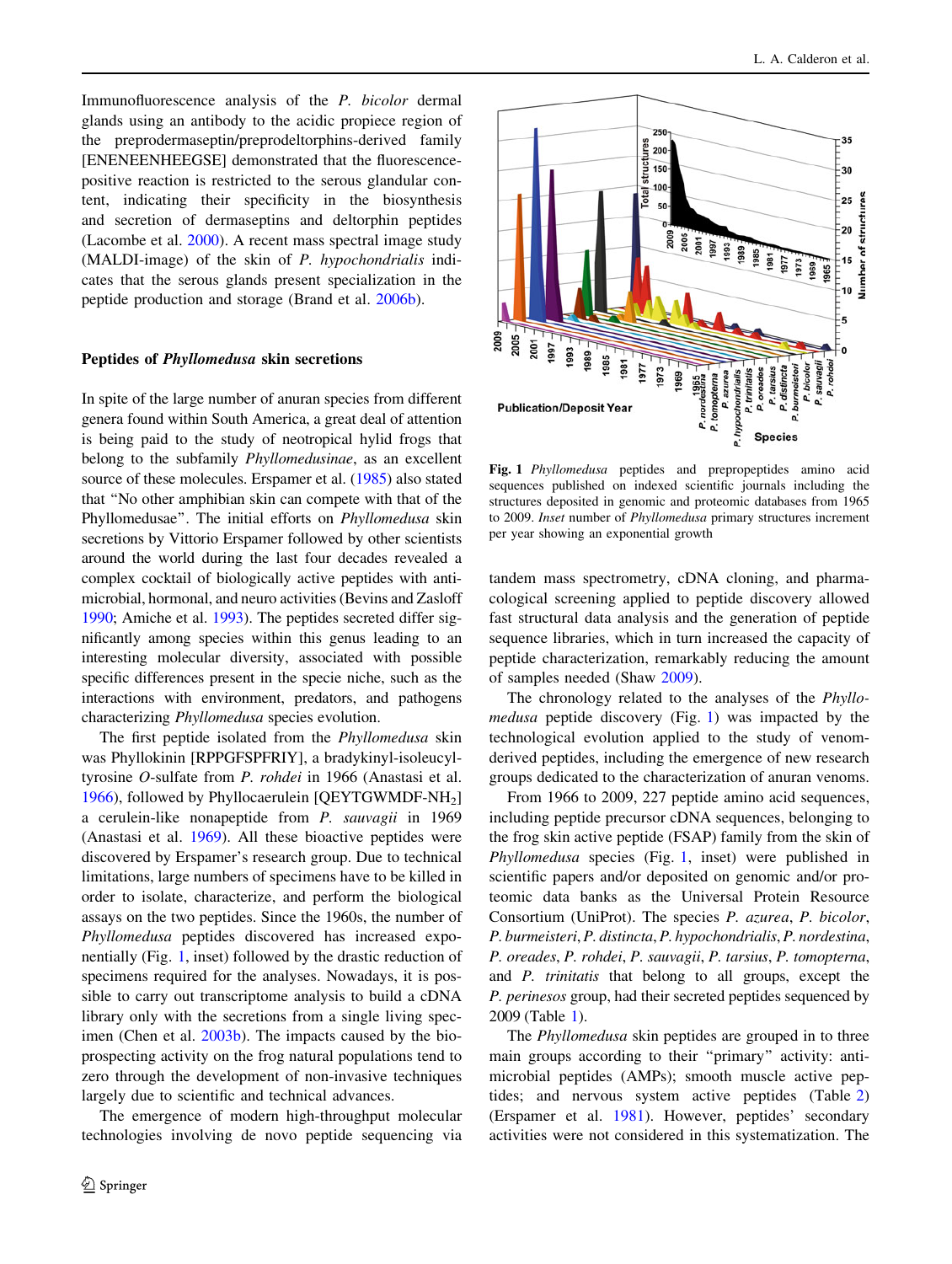<span id="page-4-0"></span>

|                 | Peptide family                                  | Species   |   |          |   |                                                                                                                                                 |   |          |          |                       |   |   |   |
|-----------------|-------------------------------------------------|-----------|---|----------|---|-------------------------------------------------------------------------------------------------------------------------------------------------|---|----------|----------|-----------------------|---|---|---|
|                 |                                                 | P. azurea |   |          |   | P. bicolor P. burneisteri P. distincta P. hypochondrialis P. nordestina P. oreades P. rohdei P. sauvagii P. tarsius P. tomopterna P. trinitatis |   |          |          |                       |   |   |   |
| Antimicrobial   | Dermaseptin (Mor et al. 1991a)                  | ×         | × | ×        | × | ×                                                                                                                                               |   | ×        | ×        | ×                     | × | × | × |
|                 | Dermatoxin (Amiche et al. 2000)                 |           | × |          |   |                                                                                                                                                 |   |          |          | ×                     | × |   |   |
|                 | Distinctin (Batista et al. 2001)                | ×         |   | ×        | × |                                                                                                                                                 |   |          |          |                       |   |   |   |
|                 | Phylloseptin (Leite et al. 2005)                | ×         | × | $\times$ |   | ×                                                                                                                                               |   | $\times$ | $\times$ |                       | × | × |   |
|                 | Phylloxin (Pierre et al. 2000)                  |           | × |          |   |                                                                                                                                                 |   |          |          | ×                     |   |   |   |
|                 | Plasticins (Vanhoye et al. 2004)                |           |   |          |   |                                                                                                                                                 |   |          |          | ×                     |   |   |   |
|                 | SPYY (Mor et al. 1994a, b)                      |           | × |          |   |                                                                                                                                                 |   |          |          |                       |   |   |   |
| Central nervous | Deltorphin (Erspamer et al. 1989)               |           | × | ×        |   |                                                                                                                                                 |   |          |          | ×                     |   |   |   |
| system active   | Dermorphin (Broccardo et al. 1981)              |           |   |          |   | ×                                                                                                                                               |   |          | ×        | ×                     |   |   |   |
| Smooth muscle   | Bradykinin (Brand et al. 2006a)                 | ×         |   | $\times$ |   | ×                                                                                                                                               | × |          | ×        | ×                     |   | × |   |
| active          | Phyllokinin (Anastasi et al. 1966)              | ×         |   |          |   | ×                                                                                                                                               |   |          | ×        | ×                     |   |   |   |
|                 | Tryptophyllin (Gozzini et al. 1985)             | ×         |   |          |   | ×                                                                                                                                               |   |          | ×        |                       |   |   |   |
|                 | Litorin (Barra et al. 1985)                     |           |   |          |   |                                                                                                                                                 |   |          | ×        |                       |   |   |   |
|                 | Phyllolitorin (Yasuhara et al. 1983)            |           |   |          |   |                                                                                                                                                 |   |          |          | ×                     |   |   |   |
|                 | Phyllomedusin (Anastasi<br>and Erspamer 1970)   |           | × |          |   |                                                                                                                                                 |   |          |          |                       |   |   |   |
|                 | Phyllocaerulein (Anastasi et al. 1969)          |           |   |          |   |                                                                                                                                                 |   |          |          | ×                     |   |   |   |
|                 | Sauvagine (Montecucchi et al. 1980)             |           |   |          |   |                                                                                                                                                 |   |          |          | $\boldsymbol{\times}$ |   |   |   |
|                 | Sauvatide (Wang et al. 2009)                    |           |   |          |   |                                                                                                                                                 |   |          |          | ×                     |   |   |   |
|                 | S-Calcitonin gene related<br>(Seon et al. 2000) |           | × |          |   |                                                                                                                                                 |   |          |          |                       |   |   |   |
| Unknown         | Hyposin (Thompson et al. 2007b)                 | ×         |   |          |   |                                                                                                                                                 |   |          | ×        |                       |   |   |   |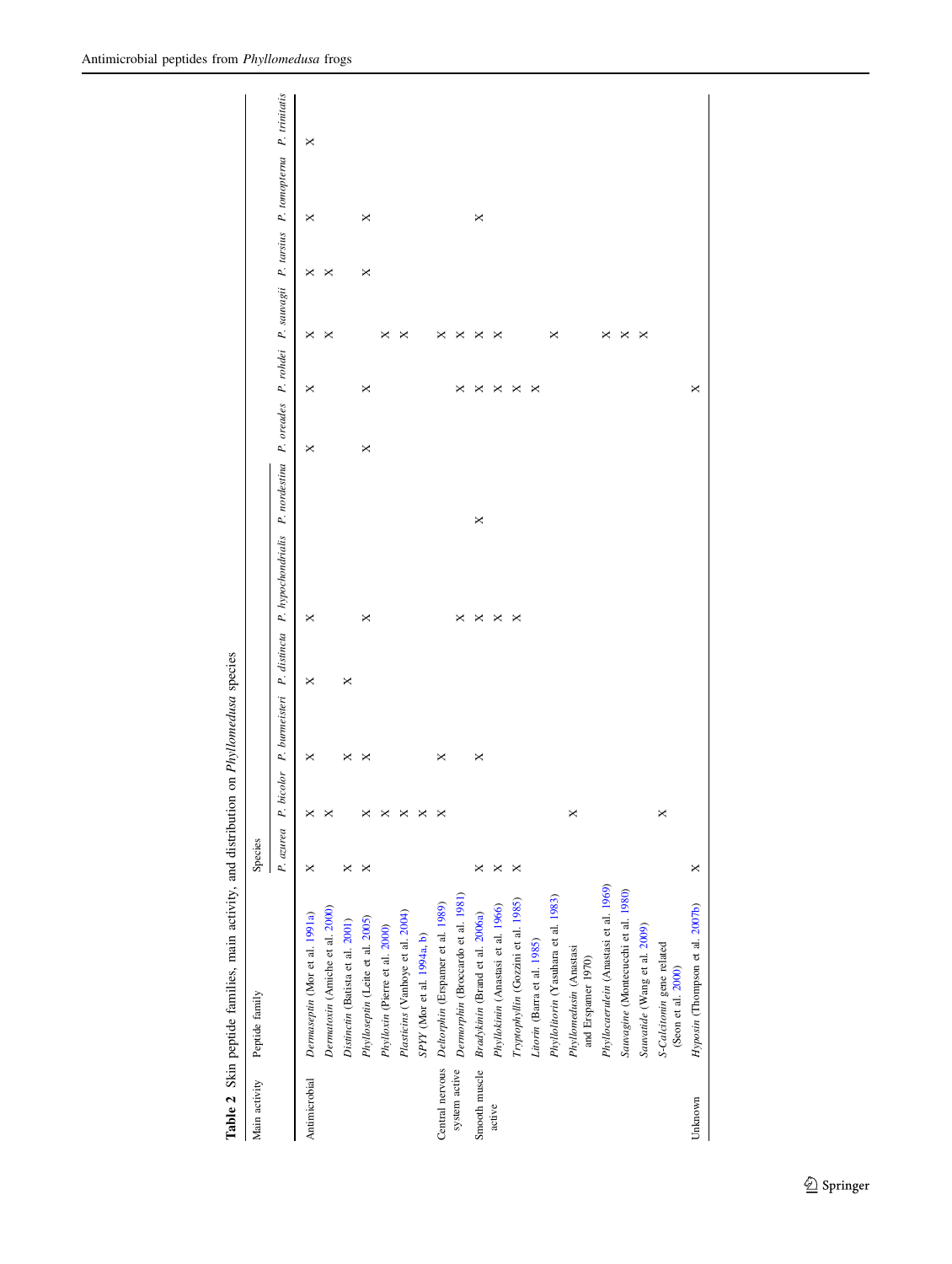first group acts as a skin anti-infective passive defense barrier, the second and the third groups cause the disruption of the predator homeostasis balance. The biological activity of the hyposin peptides is still unknown.

# Antimicrobial peptides

Among the peptides of the FSAP family, the AMPs are the most diverse class. To date, the AMPs described in Phyllomedusa skin include seven distinct families (or subfamilies) according to their sequence similarity and activity, e.g., Dermaseptin (Mor et al. [1991a](#page-19-0)), Dermatoxin (Amiche et al. [2000\)](#page-16-0), Distinctin (Batista et al. [2001](#page-16-0)), Phylloseptin (Leite et al. [2005](#page-18-0)), Phylloxin (Pierre et al. [2000\)](#page-19-0), Plasticin (Vanhoye et al. [2004\)](#page-20-0), and Skin Polypeptide YY (Mor et al. [1994a](#page-19-0), [b,](#page-19-0) [c](#page-19-0)). These peptides comprise the skin anti-infective passive defense barrier of these anurans. According to Pierre et al. ([2000\)](#page-19-0), the biological significance of such a complex mixture of antibiotic peptides with different specificity and potency in *Phyllomedusa* skin is possibly related to a greater protection against a wide range of potential invaders at a minimum metabolic cost (Pierre et al. [2000](#page-19-0)), e.g., dermaseptins exhibit synergy of action upon combination with other antibiotic molecules or AMPs, resulting in a 100-fold increase in antibiotic activity potency (Mor and Nicolas [1994b](#page-19-0); Giacometti et al. [2006](#page-18-0)).

These peptides differ in amino acid composition, length, structure, specificity, and several other non-antimicrobial activities, but share common physico-chemical properties, such as cationic charge and an amphipathic structure when interacting with PMs. They have also shared a conserved prepro region originating from a single gene family named preprodermorphin/dermaseptins-derived peptides family that unites them (Nicolas and El Amri [2009](#page-19-0)). This canonical precursor (Table [3\)](#page-6-0) has an architecture that comprises: a N-terminal pre-sequence composed by the signal peptide, with the first 22 amino acid residues; the acidic propiece with 21–24 residues in the middle region, that terminates in a typical -KR- propeptide convertase processing motif that cleaves and releases each respective mature peptide located at the C-terminus (Chen et al. [2005a](#page-17-0)) with remarkably conserved, both within and between species; and a markedly different C-terminal domain sequence corresponding to chemically and functionally different mature peptides with 19–34 residues that include amphipathic antimicrobial peptides as well as dermorphins and deltorphins, D-amino acid-containing heptapeptides which are very potent and specific agonists of the  $\mu$ -opiod or  $\delta$ -opioid receptors (Erspamer [1992](#page-17-0); Amiche et al. [1998](#page-16-0), [1999;](#page-16-0) Lazarus et al. [1999;](#page-18-0) Pierre et al. [2000;](#page-19-0) Nicolas et al. [2003;](#page-19-0) Vanhoye et al. [2003;](#page-20-0) Nicolas and El Amri [2009\)](#page-19-0).

Despite the intensive studies, the complete and precise structure–activity relationships and mechanisms of the AMPs action are still not fully understood (Nicolas and El Amri [2009\)](#page-19-0). Morphological and functional assays confirm that PM permeabilization is achieved by distortion of the PM structure, not by activation of a pre-existing pore or transporter (Rivas et al. [2009](#page-19-0)). The ensuing effects depend on the antimicrobial peptide and the severity of the damage, and usually include dissipation of ionic gradients across the PM, leakage of nutrients and/or larger cytoplasmic components, and finally, a collapse of the parasite bioenergetics and osmotic lysis. This killing mechanism acts promptly by destroying their PM, promoting the reduction of log orders of pathogens in a few minutes (Feder et al. [2000\)](#page-17-0). This mechanism is unlikely to induce antibiotic-resistance in microorganisms due to a great metabolic change in the PM composition (Shai [1995](#page-19-0)).

Two elements seem to be relevant to the antimicrobial action: the selectiveness, and the ability to destabilize PMs (Hwang and Vogel [1998;](#page-18-0) Dathe and Wieprecht [1999;](#page-17-0) Shai [2002](#page-19-0); Yeaman and Yount [2003](#page-20-0)). The biochemical and biophysical properties of the peptide, e.g., amphipathicity, charge, conformation, hydrophobicity, and polar angle, result from the interrelationship between the physicochemical properties of the amino acid composition and its position in the sequence, driving the peptide three-dimensional configuration (Yeaman and Yount [2003\)](#page-20-0). Therefore, changes in composition, sequence, and intramolecular bonds may profoundly affect the structure–activity relationships of the solubilized AMPs, upon binding to target PMs. The coordination of these events allow the optimization of antimicrobial peptide efficacy determined by the balance between increased affinity against a microbial target versus reduced toxicity to host cells (Matsuzaki [2009](#page-18-0)).

Matsuzaki ([2009\)](#page-18-0) stated that strong antimicrobial activity and less cytotoxicity could be achieved by increasing the net positive charge of the peptide with minimal hydrophobicity above a threshold, which is supported by the hypothesis that the lipid composition of cell surfaces primarily determines cell selectivity. The hydrophobicity responsible for cytotoxicity is displayed by the hydrophobic face of the amphipathic secondary structure formed upon binding to the PM. Residues close to the ends of a helix do not fully contribute to the effective hydrophobicity (Matsuzaki [2009\)](#page-18-0).

According to Nicolas and El Amri ([2009\)](#page-19-0), the peptide antimicrobial potency is essentially independent of the bacterial envelope structure, related to the AMP selectiveness. Ultrastructural studies performed by electron microscopy and immunocytochemistry (Hernandez et al. [1992](#page-18-0)) and also biophysical studies with liposomal models (Pouny et al. [1992\)](#page-19-0) demonstrated that dermaseptin exerts its action through selective lysis of PMs (Mor and Nicolas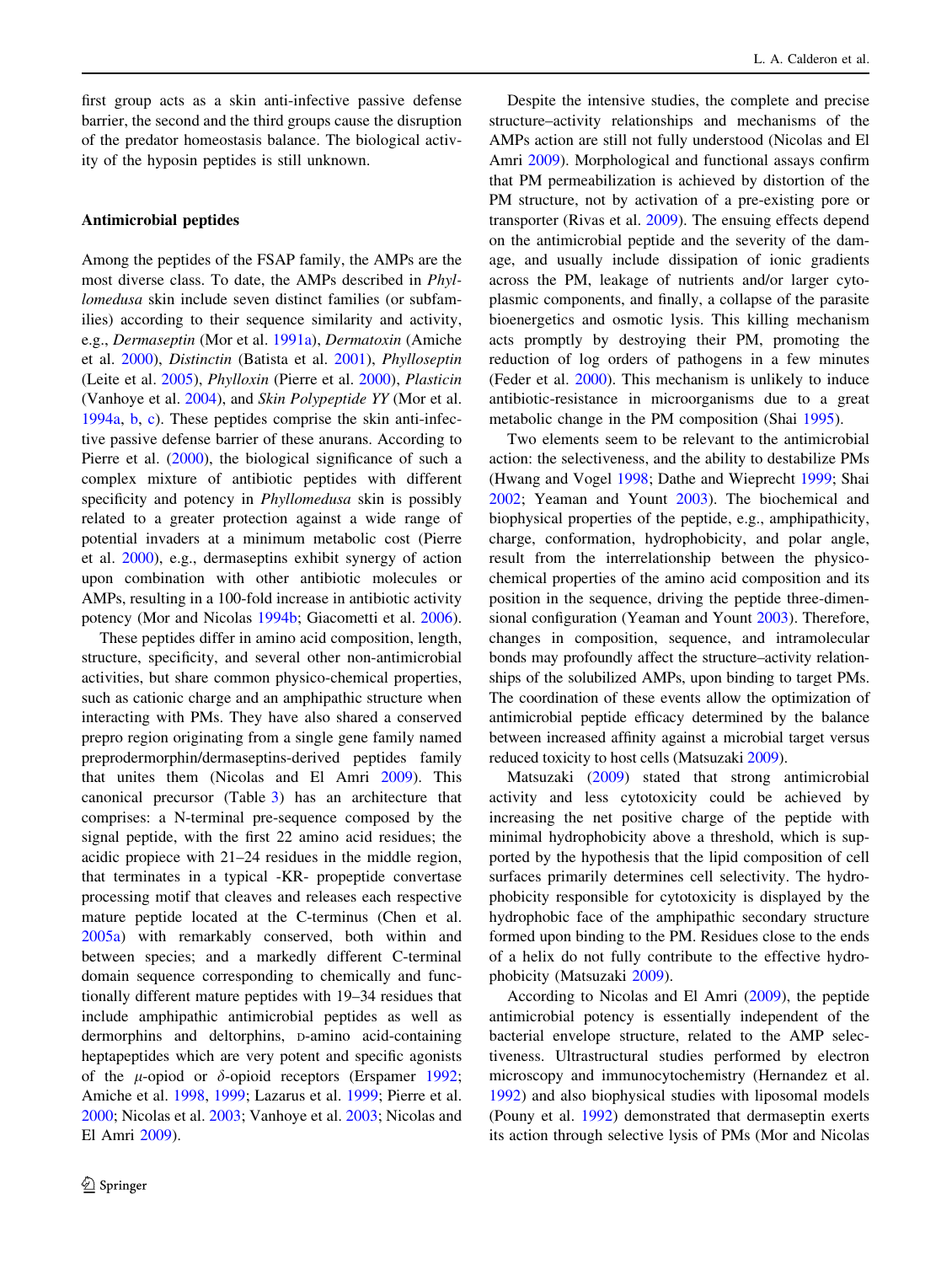<span id="page-6-0"></span>

| Name <sup>a</sup> |                 | Abbreviation <sup>a</sup> | Prepropeptide Sequence <sup>b</sup>                                                                    | Species            | Digital abstract                                    |
|-------------------|-----------------|---------------------------|--------------------------------------------------------------------------------------------------------|--------------------|-----------------------------------------------------|
| Dermaseptin       | AZ3             | DRS-AZ3 (DMS3)            | MAFIKKSLFLVIJFLGMVSLSIC <b>EEEKRENEDEEK-Q-EDDDGSEM KR</b> GLMSTIKNVAAAGKAALGALGEQ                      |                    | Q17UY8 (http://www.uniprot.org/uniprot/Q17UY8.html) |
|                   | AZ4             | DRS-AZ4 (DMS4)            | SEEKRENEDEAK-Q-EDDEQSEM KR GLWSTIKNVGKEAAIAGKAALGALGEQ<br>MAFMKKSLFLVLFLGMVSLSIC                       | P. azurea          | Q1EJP4 (http://www.uniprot.org/uniprot/Q1EJP4.html) |
|                   | AZ5             | DRS-AZ5 (DMS5)            | - KSLFLVLFLGMVSLSIC EEEKREEWEDEEK-Q-EDDEQSEM KR GLWSTIKNVGKEAAIAAGKAVLGSLGEQ                           |                    | Q1EJP5 (http://www.uniprot.org/uniprot/Q1EJP5.html) |
|                   | $\overline{a}$  | DRS-B1                    | MDI LKKSLFLVLFLGLVSLGI C <b>EEEKRENEDEEK-Q--DDEQSEM KR</b> AMWKDVLKKIGTVALHAGKAALGAVADTISQGEQ          |                    | P80282 (http://www.uniprot.org/uniprot/P80282.html) |
|                   | $\mathbf{B}2$   | DRS-B2 (ADR)              | MAFLKKSLFLVLFLGLVSLSLC <b>EEEKREMEDEE E-Q-EDDEQSEM KR</b> GLWSKIKEVGKEAAKAAAKAALGAVSEAPGEGE            |                    | P31107 (http://www.uniprot.org/uniprot/P31107.html) |
|                   | B <sub>3</sub>  | DRS-B3                    | MAFLKK SVFLVLFLGLVSLSI C <b>EREKREEBNEEK-Q-EDDEQSEE KR</b> AL <i>WKNMLKGIGKLAGQAALGAVKTLVGAE</i>       |                    | P81485 (http://www.uniprot.org/uniprot/P81485.html) |
|                   | 모               | DRS-B4                    | MAFLKKSLFLVLFLGLVSLSIC <b>EEEKREMKDEIE-Q-EDDEQSEE KR</b> ALWKDILMGKAAGKAVTVTDMVNQGEQ                   | P. bicolor         | P81486 (http://www.uniprot.org/uniprot/P81486.html) |
|                   | B6              | DRS-B6                    | <b>SEEKRENEDEME-Q-EDDEQSEE KR</b> ALWKDILKWAGKAALNEINQLVNQGEL<br>MAFLKKSLFLVLFLGLVSLSVC                |                    | P81490 (http://www.uniprot.org/uniprot/P81490.html) |
|                   | B7              | DRS-B7 (DRGI)             | MASLKK SLFLVLFLGLVSLSIC <b>EEEKRENEDEEE-Q-EDDEQSEM KR</b> GLWSNIKTAGK EAAKAALKAAGKAALGAVTDAVGEQ        |                    | Q90ZK3 (http://www.uniprot.org/uniprot/Q90ZK3.html) |
|                   | $_{\rm B8}$     | DRS-B8 (DRG2)             | MAFLKK SLFLVLFLGLVSLSIC <b>EESKREMEDEEE-Q-EDDEQSEM KR</b> GLMSKIKEAGKAALTAAGKAALGAVSDAVGEQ             |                    | Q90ZK5 (http://www.uniprot.org/uniprot/Q90ZK5.html) |
|                   | 68              | DRS-B9 (DRG3)             | MAFLKKSLFLVLFLGLVSLSVC <b>EEEKREMEDEE-Q-EDDEQSEE KR</b> ALWKTIIKGAGKMIGSLAKMLGGQQAQPESEQ               |                    | P81488 (http://www.uniprot.org/uniprot/P81488.html) |
|                   | 도               | DRS-H1 (DShypo 01)        | MAFLKKSLFLVLFLGMVSLG <b>EEEKREMEDEEL-Q-EDDEGSEM KR</b> GLWSTIKNVGKEALAKDGKAALGL                        | P. hypochondrialis | P84596 (http://www.uniprot.org/uniprot/P84596.html) |
|                   | F               | DRS-H2 (DSN-1)            | MDILKK SLPIVLFLGLV SLSIC <b>EEEKRENEDEE E-Q-EDDEQSEE KR</b> GLWK SLLKWGVAAGKAALWAVTDMVNQGEQ            |                    | Q0VZ37 (http://www.uniprot.org/uniprot/Q0VZ37.html) |
|                   | 51              | DRS-S1 (DS I)             | MD ILKK SLFLVLFLGLV SLG IC <b>EEEKRENEDEEK-Q-EDDEQSEM KR</b> ALWKTMLKKLGTMALHAGKAALGAAADTLSQGTQ        |                    | Q7T3K6 (http://www.uniprot.org/uniprot/Q7T3K6.html) |
|                   | S6              | DRS-S6 (SVI)              | MDILKK SLFFILFLGLV SLSIS B <b>EBKREMEDEED-Q-EDDEQSEE KR</b> GLWSKIKTAGKEAAKAAAKAALWAAVSEAIGEG          |                    | Q7T3K9 (http://www.uniprot.org/uniprot/Q7T3K9.html) |
|                   | $\mathcal{S}$   | DRS-S7 (SVII)             | MDI LKK SLFLVLFLGLI SLSFC <b>EEEKRENEDEEE-Q-EDDEQSEE KR</b> GLWK SLJAVGKAAGKAALNAVTDMVNQGEQ            |                    | Q7T3K8 (http://www.uniprot.org/uniprot/Q7T3K8.html) |
|                   | $\mathbf{S}8$   | DRS-S8 (SVIII)            | MDI LKK SLFLVLFLGLV SLSIC <b>BEBKREMEDEEK-Q-EDDEQSEM KR</b> ALWKTML <i>KKLGTVALHAGKAALGAAADTISQGAQ</i> | P. sauvagii        | Q7T3K7 (http://www.uniprot.org/uniprot/Q7T3K7.html) |
|                   | S <sub>9</sub>  | DRS-S9 (DSS9)             | MAFLKKSLFLVLFLGLVSLG <b>C DEEKRENEDEEN-Q-EDDEQSEM RR</b> GLRSKIWLMVLANDSOSNKFKKM                       |                    | Q1EN15 (http://www.uniprot.org/uniprot/Q1EN15.html) |
|                   | $\overline{sl}$ | <b>DRS-S11 (DS11)</b>     | MAFLKKSLFLVLFLGMVSLSI C <b>EEEKRENEDEER-Q-EDDEQSEE KR</b> ALMKTLLKGAGKVFGHVAKQFLGSQGQPES               |                    | Q1EN13 (http://www.uniprot.org/uniprot/Q1EN13.html) |
|                   | S12             | DRS-S12 (DS12)            | SEEKRENEDEEN-Q-EDDEQSEM RR GLWSKIKEAAKTAGKMAMGFVNDMVGEQ<br>-ASLKKSLFLVLFLGLVSLSIC                      |                    | Q1EN12 (http://www.uniprot.org/uniprot/Q1EN12.html) |
|                   | S <sub>13</sub> | DRS-S13 (DS13)            | MAFLKKSLFLVLFLGLVSLSIC <b>DEEKRENEDEEN-Q-EDDEQSEM RR</b> GLRSKIKEAAKTAGKMALGFVMAGGEQ                   |                    | Q1EN11 (http://www.uniprot.org/uniprot/Q1EN11.html) |
| Dermatoxin        | $\overline{a}$  | DRT-B1                    | SSEXREGENEER-Q-EDD-QSEE KR SLGSFLKGVGTTLASVGKVVSDQFGKLLQAGQG<br>MAFLKKSLFLVLFLGLVPLSLC                 | P. bicolor         | Q9PT75 (http://www.uniprot.org/uniprot/Q9PT75.html) |
|                   | $\overline{S}$  | DRT-S1                    | MAFLKK SLFLILFLGLVPLSFC <b>EMDKREGEMEEE-Q-DDD-QSEE KR</b> ALGTLLKGVGSAVATVGKMVADQFGKLLQAGQG            | P. sauvagii        | Q5DVA5 (http://www.uniprot.org/uniprot/Q5DVA5.html) |
| Phylloseptin      | AZ1             | PLS-AZ1 (PS-2)            | LKKSLFLVVFLGLATLSIC <b>EEKKRETEEEKWQGEDD-KSEE KR</b> FL <i>SLIPHAINAVSTLVHHFG</i>                      |                    | P85881 (http://www.uniprot.org/uniprot/P85881.html) |
|                   | AZ2             | PLS-AZ2 (PS-7)            | MAFLKKSLFLVLFLGLVSLSIC <b>BEEKRETBEKENEQEDDD-KSEE KR</b> FLSL <i>IPHAINAVSAIAKHFG</i>                  |                    | P85882 (http://www.uniprot.org/uniprot/P85882.html) |
|                   | AZ3             | PLS-AZ3 (PS-8)            | MAFLKKSLFLVLFLGLVSLSIC <b>EEEKRETEEEYNQEDDD-KSEE KR</b> FLSLIPTAIMAVSALAKHFG                           | агигеа<br>P.       | P85883 (http://www.uniprot.org/uniprot/P85883.html) |
|                   | AZ4             | PLS-AZ4 (PS-12)           | -LVLFLGLVSLSIC EEEKRETEEENDQEEDD-KSEE KR FLSLLPSIVSGAVSLAKKLG                                          |                    | Q17UY9 (http://www.uniprot.org/uniprot/Q17UY9.html) |
|                   | AZ7             | PLS-AZ7 (PS-15)           | --LKKSLFLVLFLGLVSLSIC <b>BEBYRET BEKENEQ-EDD-KSEE KR</b> LLSLVPHAINAVSAIAKHFG                          |                    | Q0VKG9 (http://www.uniprot.org/uniprot/Q0VKG9.html) |
|                   | $\overline{a}$  | PLS-B1 (PBN1)             | MAFLKKSLFLVLFLGLVSLSIC <b>EEEKRETEEKEYDQGEDD-KSEE KR</b> FLSLIPHIVSGVAALAKHLG                          | P. bicolor         | Q800R3 (http://www.uniprot.org/uniprot/Q800R3.html) |
|                   | F5              | PLS-H2 (PS-2)             | -AFLKKSLFLVLFLGLATLSIC <b>EEEKRETEEEYNQEEDD-KSEE KR</b> FLSLIPHAIMAVSTLVHHFG                           |                    | P84567 (http://www.uniprot.org/uniprot/P84567.html) |
|                   | Н5              | PLS-H5 (PS-7)             | <b>TEEKRETEEEENEQEDDD-KSEE KR</b> FLSLIPHAINAVSAIAKHFG<br>MAFLKKSLFLVLFLGLVSLSIC                       |                    | P84572 (http://www.uniprot.org/uniprot/P84572.html) |
|                   | ЭH              | PLS-H6 (PS-8)             | MAFLKKSLFLVLFLGLVSLSIC <b>EEEKRETEEEYNQEDDD-KSEE KR</b> FLSLIFTAIMAVSALAKHFG                           | P. hypochondrialis | Q0VZ41 (http://www.uniprot.org/uniprot/Q0VZ41.html) |
|                   | Ξ               | PLS-H7 (PS-9)             | MAFLKKSLFLVLFLGLVSLSLG <b>EEEKRETEEEMDQEEDD-KSEE KR</b> FLGLLFSJVSLVKKLG                               |                    | Q0VZ38 (http://www.uniprot.org/uniprot/Q0VZ38.html) |
|                   | Ξ               | PLS-H8 (PS-10)            | MAFLKKSLFLVLFLGLVSLSIC <b>EEEKRETEEEMOQEEDD-KSEE KR</b> FLSLLPSLVSGAVSLVKKLG                           |                    | Q0VZ39 (http://www.uniprot.org/uniprot/Q0VZ39.html) |
|                   | E               | PLS-H9 (PS-11)            | MAFLKKSLFLVLFLGLVSLSIC <b>BEBKRETBEBENDQEEDD-KSEB KR</b> FLSLLPSCNYSCNVKLLG                            |                    | Q0VZ40 (http://www.uniprot.org/uniprot/Q0VZ40.html) |
| Phylloxin         | ᆷ               | PLX-B1                    | MVFLKKSLLLVLFVGLVSLSIC <b>EENKREEHE-EIE-ENK-EKAEE KR</b> GWMSKLASGIGTFLSGMQQG                          | P. bicolor         | P81565 (http://www.uniprot.org/uniprot/P81565.html) |
|                   | 5               | PLX-S1                    | MVFLKKSLLLVLFVGLVSLSIC <b>EENKREEHE-EVE-ENA-EKAEE KR</b> GWMSKIASGIGTEFLSGVQQG                         | P. sauvagii        | Q5DVA6 (http://www.uniprot.org/uniprot/Q5DVA6.html) |
| Plasticin         | $\overline{B}$  | PLC-B1 (PBN2)             | MAFLKKSLFLVLFLALVPLSIC <b>EEKKSEENEEK-Q-EDD-QSEE KR</b> GLVTSLIKGAGKLLGGSVTGGQS                        | P. bicolor         | Q800R4 (http://www.uniprot.org/uniprot/Q800R4.html) |
|                   | 5               | PLC-S1 (DS10)             | MARTIKK SLFLVLFLALVPLSIC EEEKREGEMEKE-Q-EDDNQSEE KR GLVSDLLSTVTGLLGMLGGGLKKI                           | P. sauvagii        | Q1EN14 (http://www.uniprot.org/uniprot/Q1EN14.html) |

Table 3 Primary structures of Phyllomedusa antimicrobial prepropeptides Table 3 Primary structures of Phyllomedusa antimicrobial prepropeptides

 $\text{a}$  The peptides are named according to the nonnendature proposed by Amiche et al. (2008), the original nonnendature are in brackets The peptides are named according to the nomenclature proposed by Amiche et al. [\(2008](#page-16-0)), the original nomenclature are in brackets

<sup>b</sup> The prepropeptide comprises a signal peptide (normal fom) followed by an acidic propiece (bold fom) that ends in a typical probormone processing signal -KR- (italic bold fom) that precedes the single downstream copy of The prepropentiele comprises a signal peptide (normal font) followed by an acidic propiece (bold font) that ends in a typical probormone processing signal -KR- (italic bold font) that precedes the single downstream copy of progenitor sequence (italic font)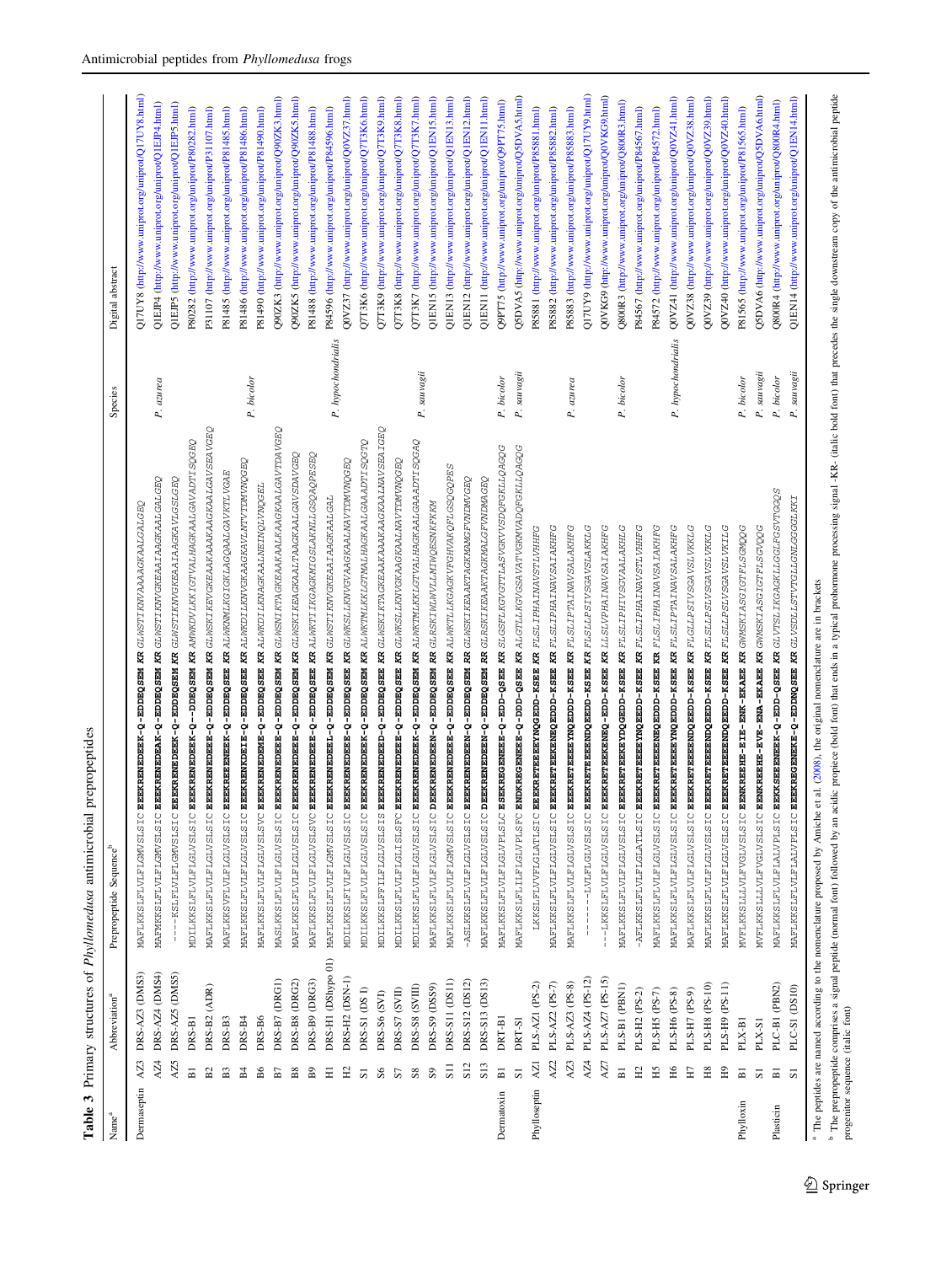[1994b\)](#page-19-0). Furthermore, biophysical investigations indicate that the PM surface charge helps with the association of cationic peptides, but does not affect the channel structures themselves (Béven et al. [1999](#page-16-0); Bechinger [2004](#page-16-0); Gregory et al. [2008\)](#page-18-0). Recent investigations by isothermal titration calorimetry (ITC) and by fluorescence spectroscopy support that the addition of cholesterol to phosphatidylcholine mimetic PMs lead to a decrease of dermaseptin membrane interactions and the concomitant disruption of the lipid bilayers (Verly et al. [2008\)](#page-20-0). Other investigations through atomic force microscopy (AFM) indicated that dermaseptin is able to disrupt anionic PMs typical of bacteria (Silva et al. [2008](#page-20-0)). Fluorescence spectroscopy studies with liposomes and surface plasmonic resonance (SPR) analysis of the interaction of dermaseptins with immobilized bilayers demonstrated that the peptides preferentially bind to negatively charged membranes (Verly et al. [2009\)](#page-20-0). Theoretical predictions and circular-dichroism (CD) studies indicated that dermaseptin is highly propense to fold into a cationic and amphipathic helix in hydrophobic medium, a structure indicative of PM lysing potential (Mor and Nicolas [1994a,](#page-19-0) [b](#page-19-0); Shalev et al. [2002;](#page-19-0) Lequin et al. [2003](#page-18-0); Castiglione-Morelli et al. [2005](#page-16-0)). According to Verly et al. ([2009\)](#page-20-0), the unstabilization induced by the insertion of the peptide in one bilayer of the PM propagates from one bilayer to the next, triggering the loss of lipid order as a function of PM thickness (Verly et al. [2009\)](#page-20-0). This effect is most pronounced on peptides that mismatch the bilayer thickness or those oriented parallel to the membrane surface (Harzer and Bechinger [2000](#page-18-0)).

The main advanced models for PM permeation by amphipathic helical peptides are very different, e.g., a canonical trans PM pore (barrel-stave); solubilization of the PM by a detergent-like action (Bechinger [2005\)](#page-16-0) based on the amphipathic character of the AMPs and their massive accumulation into the PM (carpet model); and an intermediate two-state model (worm-hole) (Matsuzaki [1998;](#page-18-0) Papo and Shai [2003](#page-19-0); Huang et al. [2004;](#page-18-0) Bechinger and Lohner [2006;](#page-16-0) Chan et al. [2006](#page-17-0)). The first two models are limited experimentally, e.g., the prediction that the PM permeation occurs at very low peptide:phospholipid ratio, assuming that peptide–peptide interaction is stronger than the peptide–phospholipid in the barrel-stave model, or the need for the whole covering of the organism by the peptide in the carpet model (Huang et al. [2004\)](#page-18-0). The intermediate worm-hole or two-state model proposed independently by Matsuzaki and Huang (Matsuzaki [1998](#page-18-0)) tries to integrate three experimental observations: (1) the change in orientation undergone by a fraction of PM bound peptide once a threshold is reached, (2) peptide-induced phospholipid flipflop, and (3) peptide translocation into the cytoplasm, ignored by the carpet and barrel-stave model (Rivas et al. [2009\)](#page-19-0).

In this model, the massive union of the AMPs into the external monolayer of the PM leads to its expansion, causing a mechanical stress. Once a threshold is reached, a fraction of the peptides lying parallel to the plane of the PM, change their orientation from parallel to transversal, promoting a positive curvature of the PM and forming a mixed phospholipid–peptide toroidal pore, where the hydrophobic lining is provided both by the polar heads of the phospholipids and the hydrophilic face of the peptides. This pore also acts as catalyst in the phospholipid interchange between the two leaflets. This pore is transitory and, when it disappears, stochastically sends it's forming monomers to either side of the PM (Rivas et al. [2009](#page-19-0)). This more comprehensive model is a subtle tour de force refinement over the detergent carpet-like model and supports the step-wise increase in conductivity observed for several AMPs (Rivas et al. [2009\)](#page-19-0).

Two other models are also proposed; a fourth mechanism, the ''aggregate model'' (Chan et al. [2006\)](#page-17-0), relaxes the structural requirements intrinsic to the toroidal model, mostly applicable to  $\alpha$ -helical peptides, to accommodate peptides not adopting this prototypical cylindrical shape (Rivas et al. [2009\)](#page-19-0) and a fifth model, the so called ''Droste mechanism'' (Sengupta et al. [2008](#page-19-0)), indicating that the toroidal lumen adopts a poor orientation and the hydrophilic lining is mostly provided by the positive curvature of the phospholipids, with a scarce role of the peptide, which accumulates at the rim of the pore and stabilizes it (Rivas et al. [2009\)](#page-19-0).

#### Dermaseptin

The dermaseptin family comprises a large class of PM damaging polycationic (K-rich) peptides with different lengths (28–34 residues) and amino acid sequences that undergo coil-to-helix transition upon binding to lipid bilayers (Nicolas and El Amri [2009\)](#page-19-0) found in the skin of Phyllomedusa azurea, P. bicolor, P. burmeisteri, P. distincta, P. hypochondrialis, P. oreades, P. rohdei, P. sauvagii, P. tarsius, P. tomopterna, and P. trinitatis (see Table [2](#page-4-0)). Generally, they all have conserved a W residue at position 3 usually preceded by AL- or GL-, an AG[A]K[Q]A[M]A [V]L[G]G[N/K]A[F]V[A/L] consensus motif in the middle or C-terminal region and positive charge due to the presence of K residues that punctuate an alternating hydrophobic and hydrophilic sequence (Table [4](#page-9-0)).

The first dermaseptin described was a 34-amino acid antimicrobial peptide termed dermaseptin-S1 identified in skin extract of P. sauvagii (Mor et al. [1991a](#page-19-0)). This peptide has lytic activity against Gram-positive and Gram-negative bacteria, yeast, and protozoa, but does not damage mammalian cells. This was the first gene-encoded eukaryotic peptide with lethal effect against filamentous fungi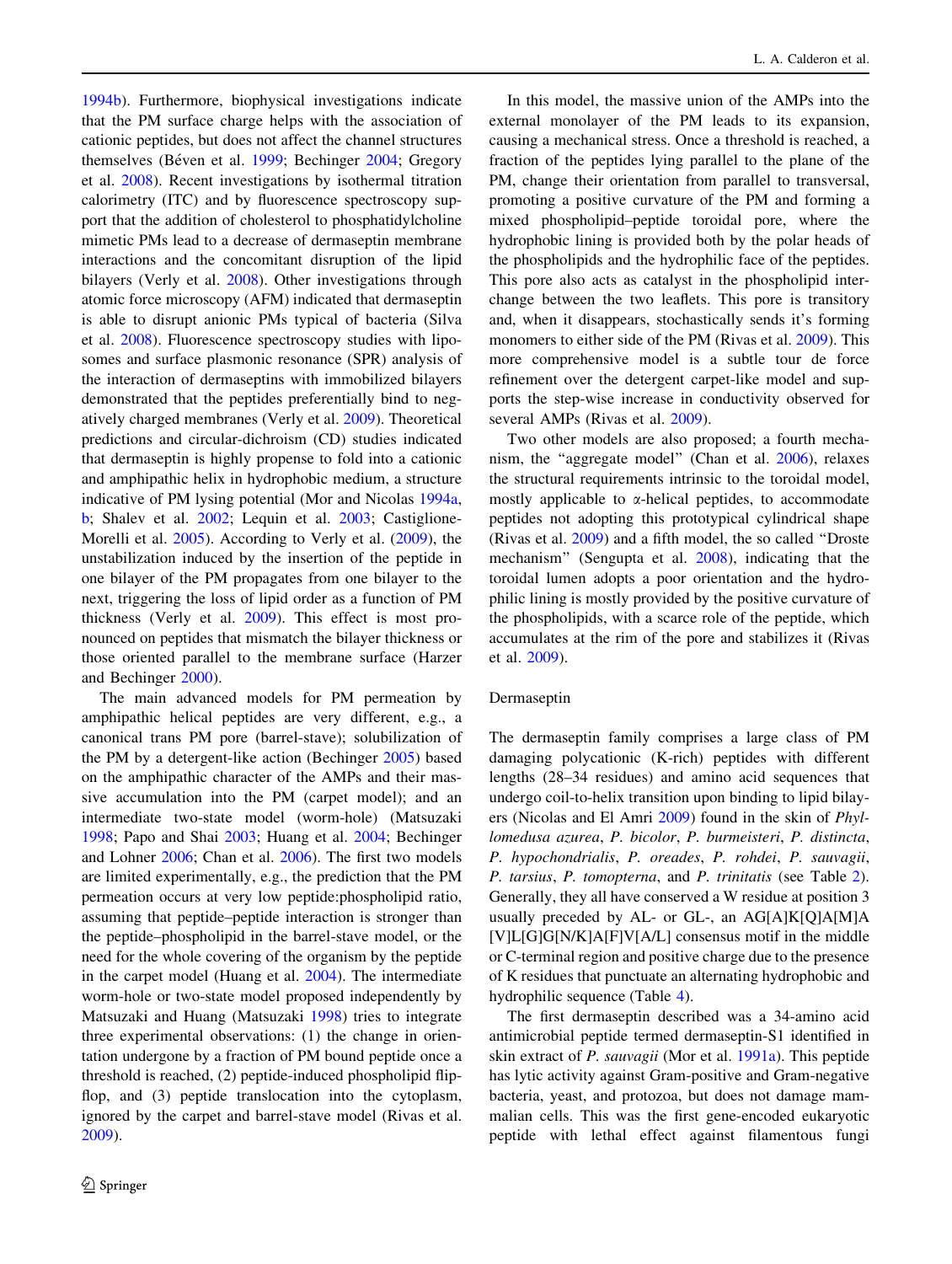responsible for opportunistic infections in immunodeficiency syndrome or immunosuppressed individuals (Nicolas and El Amri [2009\)](#page-19-0). This was followed by the isolation of adenoregulin (also named dermaseptin-B2) from P. bicolorskin, a peptide that interacts with the adenosine receptor (Daly et al. [1992\)](#page-17-0), and dermaseptin-B1 (Mor et al. [1994a](#page-19-0), [c\)](#page-19-0). These two peptides were thought to be unrelated, but the cloning of their precursor polypeptides revealed the existence of the canonical precursor (Amiche et al. [1993](#page-15-0); Vouille et al. [1997](#page-20-0)). After that, additional members of the dermaseptin family were rapidly identified in various South American anuran species (Lequin et al. [2006;](#page-18-0) Nicolas and El Amri [2009](#page-19-0)).

Dermaseptins and their analogs have lytic activity in vitro against a broad spectrum of free-living microorganism strains of the wall-less bacteria: Acholeplasma laidlawii, Spiroplasma apis, S. citri, S. floricola, and S. melliferum (Fleury et al. [1998\)](#page-17-0); Gram-negative bacteria: Aerornonas caviae (Mor and Nicolas [1994a](#page-19-0), [b](#page-19-0); Strahilevitz et al. [1994\)](#page-20-0), Acholeplasma laidlawii (Fleury et al. [1998](#page-17-0)), Acetobacter calcoaceticus (Brand et al. [2002\)](#page-16-0), Escherichia coli (Mor and Nicolas [1994a](#page-19-0), [b;](#page-19-0) Strahilevitz et al. [1994](#page-20-0); Fleury et al. [1998](#page-17-0); Batista et al. [1999;](#page-16-0) Silva et al. [2000](#page-20-0); Brand et al. [2002;](#page-16-0) Conceição et al. [2006;](#page-17-0) Brand et al. [2006b;](#page-16-0) Leite et al. [2008](#page-18-0)), Neisseria gonorrhoeae (Rydlo et al. [2006;](#page-19-0) Zairi et al. [2009](#page-20-0)), and Pseudomonas aeruginosa (Fleury et al. [1998;](#page-17-0) Batista et al. [1999](#page-16-0); Silva et al. [2000](#page-20-0); Brand et al. [2002,](#page-16-0) [2006b;](#page-16-0) Conceição et al. [2006](#page-17-0); Leite et al. [2008\)](#page-18-0); Gram-positive bacteria: Corynebacterium glutamicum (Fleury et al. [1998\)](#page-17-0), Enterococcus faecalis (Batista et al. [1999](#page-16-0); Silva et al. [2000](#page-20-0)), Micrococcus luteus (Con-ceição et al. [2006\)](#page-17-0), Nocardia spp. (Leite et al. [2008](#page-18-0)), Nocardia brasiliensis (Mor and Nicolas [1994a,](#page-19-0) [b](#page-19-0); Strahilevitz et al. [1994](#page-20-0)), Staphylococcus aureus (Strahilevitz et al. [1994](#page-20-0); Fleury et al. [1998](#page-17-0); Batista et al. [1999;](#page-16-0) Silva et al. [2000](#page-20-0); Brand et al. [2002](#page-16-0), [2006b](#page-16-0); Conceição et al., [2006;](#page-17-0) Leite et al. [2008](#page-18-0)), Streptococcus dysgalactiae (Leite et al. [2008](#page-18-0)), and S. uberis (Leite et al. [2008\)](#page-18-0); the fungi: Aspergillus fumigatus (Mor and Nicolas [1994a,](#page-19-0) [b](#page-19-0)), Arthroderma simii, Cryptococcus neofonnans (Strahilevitz et al. [1994;](#page-20-0) Mor and Nicolas [1994a,](#page-19-0) [b\)](#page-19-0), Candida albicans (Mor and Nicolas [1994a](#page-19-0), [b](#page-19-0); Strahilevitz et al. [1994](#page-20-0); Leite et al. [2008;](#page-18-0) Zairi et al. [2008\)](#page-20-0), C. tropicalis, C. guilliermondii (Leite et al. [2008](#page-18-0)), Microsporum canis, Tricophyton rubrum (Strahilevitz et al. [1994](#page-20-0); Mor and Nicolas [1994a,](#page-19-0) [b](#page-19-0)); Protozoa: Leishmania major (promastigotes) (Feder et al. [2000](#page-17-0); Kustanovich et al. [2002;](#page-18-0) Gaidukov et al. [2003](#page-17-0)), L. mexicana (promastigotes) (Hernandez et al. [1992;](#page-18-0) Mor and Nicolas [1994b](#page-19-0)), L. amazonensis (epimastigotes and promastigotes) (Brand et al. [2006b\)](#page-16-0), L. chagasi (promastigotes) (Zampa et al. [2009\)](#page-20-0), Plasmodium falciparum (trophozoites) (Ghosh et al. [1997](#page-18-0); Krugliak et al. [2000](#page-18-0); Dagan et al. [2002](#page-17-0)), and Trypanosoma cruzi (trypomastigotes) (Brand et al. [2002\)](#page-16-0); and Virus: HSV-1 (Belaid et al.

[2002](#page-16-0)) and HIV-1 (Lorin et al. [2005](#page-18-0); Zairi et al. [2009](#page-20-0)). The wall-less bacteria, Mycoplasma gallisepticum and M. mycoides, and Gram-negative bacteria, Salmonella typhimurium, are resistant to dermaseptin B9 (DRG3) from P. bicolor (Fleury et al. [1998\)](#page-17-0).

Despite the sequence similarities, the dermaseptins differ in their action efficiency (Nicolas and El Amri [2009](#page-19-0); Rivas et al. [2009](#page-19-0)). But they present rapid and irreversible antimicrobial effect and no toxic effects in mammalian cells in vitro (Kustanovich et al. [2002](#page-18-0); Navon-Venezia et al. [2002\)](#page-19-0). However, dermaseptin-S4 analogs had a potent activity against human sperm (Zairi et al. [2009\)](#page-20-0).

Some of the peptides from the dermaseptin superfamily present other additional biological functions that have unclear relations with pathogen clearance, e.g., dermaseptin B2 (adenoregulin): isolated by Daly et al. ([1992\)](#page-17-0) as a peptide that stimulated the binding of agonists to A1 adenosine receptors and also enhanced the binding of agonists to several G-protein coupled receptors in rat brain PMs through a mechanism involving enhancement of guanyl nucleotide exchange at G-proteins (Shin et al. [1994](#page-19-0)); dermaseptin-B4: stimulates insulin release by acute incubation with glucose-responsive cells (Marenah et al. [2004](#page-18-0)); dermaseptin-S1: stimulates the production of reactive oxygen species and release of myeloperoxidase by polymorphonuclear leukocytes (Ammar et al. [1998\)](#page-16-0).

#### Dermatoxin

Two dermatoxins were identified in the skin secretions of Phyllomedusa bicolor, P. sauvagii, and P. tarsius. The primary structures of dermatoxin are highly conserved exhibiting few chemically conservative amino acid substitutions (Chen et al. [2005a](#page-17-0)). In contrast to dermaseptins, dermatoxins do not have W in its composition, having instead a G residue at position 3, or an R residue preceded by AL- or SL- and followed by a conserved KGVG consensus sequence. From the middle of the C-terminus region, a high conserved sequence AT[G/S]VGKV[M/I]VA [S]DQFG[D]KLLQ[E]A is observed (Table [5\)](#page-11-0).

Another interesting feature was the presence of the C-terminal dipeptide -GQ on the P. bicolor dermatoxin-B1 (DRT-B1) (Amiche et al. [2000;](#page-16-0) Chen et al. [2005a\)](#page-17-0). The dermatoxin is structured as a preproprotein of the dermaseptin family of peptide precursors (Table [3\)](#page-6-0) and characterized by strongly conserved preproregions followed by C-terminal sequence domain of precursors of the dermaseptin family (Amiche et al. [2000](#page-16-0)).

Dermatoxin presents a cationic amphipathic a-helical conformation in low polarity media, which mimics the lipophilicity of the PM of target microorganisms (Amiche et al. [2000](#page-16-0); Chen et al. [2005a](#page-17-0)). It is membranotropic and antimicrobial with a sequence and cell killing mechanism diverse from dermaseptin and phylloxin (Amiche et al.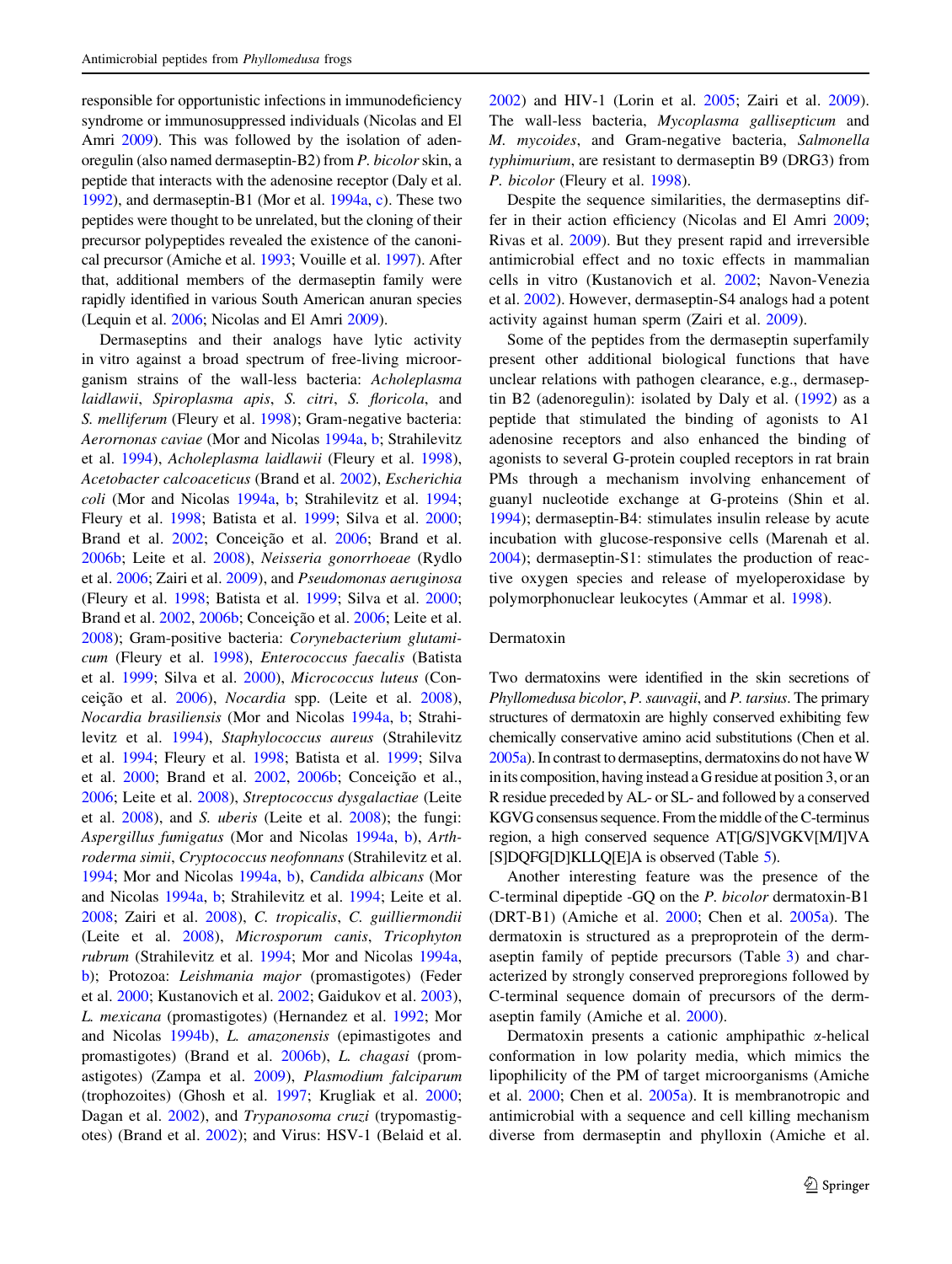<span id="page-9-0"></span>Table 4 Primary structures of dermaseptins from Phyllomedusa species

| Species            |                 | Dermaseptin Abbreviation           | Peptide                                                    | Digital abstract                                    |
|--------------------|-----------------|------------------------------------|------------------------------------------------------------|-----------------------------------------------------|
| P. azurea          | AZ <sub>2</sub> | DRS-AZ2 $(DMS2)^a$                 | GLWSKIKDVAAAAGKAALGAVNEALGEQ                               | P84937 (http://www.uniprot.org/uniprot/P84937.html) |
|                    | AZ3             | DRS-AZ3 $(DMS3)^a$                 | GLWSTIKNVAAA <b>AGKAALGAL</b> -NH <sub>2</sub>             | Q17UY8 (http://www.uniprot.org/uniprot/Q17UY8.html) |
|                    | AZ4             | $DRS-AZ4$ $(DMS4)a$                | GLWSTIKNVGKEAAIAAGKAALGAL-NH2                              | Q1EJP4 (http://www.uniprot.org/uniprot/Q1EJP4.html) |
|                    | AZ5             | DRS-AZ5 $(DMS5)^a$                 | GLWSTIKNVGKEAAIAAGKAVLGSL-NH2                              | Q1EJP5 (http://www.uniprot.org/uniprot/Q1EJP5.html) |
|                    | AZ6             | DRS-AZ6 $(DMS6)^a$                 | GLWSTIKQKGKEAAIAAAKAAGQAALGAL                              | P84936 (http://www.uniprot.org/uniprot/P84936.html) |
| P. bicolor         | B1              | $DRS-B1$ (B1)                      | AMWKDVLKKIGTVALHAGKAALGAVADTISQ-NH2                        | P80282 (http://www.uniprot.org/uniprot/P80282.html) |
|                    | B2              | DRS-B2 (B2)                        | GLWSKIKEVGKEAAKA <b>AAKAAGKAA</b> LGAVSEAV-NH <sub>2</sub> | P31107 (http://www.uniprot.org/uniprot/P31107.html) |
|                    | B <sub>3</sub>  | DRS-B3 $(B3)$                      | ALWKNMLKGIGKLAGQAALGAVKTLVGAE                              | P81485 (http://www.uniprot.org/uniprot/P81485.html) |
|                    | B4              | DRS-B4 (B4)                        | ALWKDILKNVGKAAGKAVLNTVTDMVNQ-NH2                           | P81486 (http://www.uniprot.org/uniprot/P81486.html) |
|                    | B5              | DRS-B5 (B5)                        | GLWNKIKEAASKAAGKAALGFVNEMV                                 | P81487 (http://www.uniprot.org/uniprot/P81487.html) |
|                    | <b>B6</b>       | DRS-B6 (B6)                        | ALWKDILKNAGKAALNEINQLVNQ-NH2                               | P81490 (http://www.uniprot.org/uniprot/P81490.html) |
|                    | B7              | DRS-B7 (DRG1)                      | GLWSNIKTAGKEAAKAALKAAGKAALGAVTDAV-NH <sub>2</sub>          | Q90ZK3 (http://www.uniprot.org/uniprot/Q90ZK3.html) |
|                    | B8              | DRS-B8 (DRG2)                      | GLWSKIKEAGKAALTA <b>AGKAALGAV</b> SDAV-NH <sub>2</sub>     | Q90ZK5 (http://www.uniprot.org/uniprot/Q90ZK5.html) |
|                    | <b>B9</b>       | DRS-B9 (DRG3)                      | ALWKTIIKGAGKMIGSLAKNLLGSQAQPES                             | P81488 (http://www.uniprot.org/uniprot/P81488.html) |
| P. burmeisteri     | BU1             | DRS-BU1 (DS III-like)              | ALWKNMLKGIGKLAGKAALGAVK                                    | P86281 (http://www.uniprot.org/uniprot/P86281.html) |
|                    | BU <sub>2</sub> | DRS-BU2 (DRS-DI4-like)             | ALWKNMLKGIGKLAGQAALGAVKTLVGA                               | P86279 (http://www.uniprot.org/uniprot/P86279.html) |
|                    | BU3             | DRS-BU3 (DS VIII-like)             | ALWKTMLKKLGTVALHAGKAALGAAADTISQGA                          | P86280 (http://www.uniprot.org/uniprot/P86280.html) |
| P. distincta       | DI1             | DRS-DI1 (DD K)                     | GLWSKIKAAGKEAAKAAAKA <b>AGKAALNAV</b> SEAV                 | P83638 (http://www.uniprot.org/uniprot/P83638.html) |
|                    | DI <sub>2</sub> | DRS-DI2 (DD L)                     | ALWKTLLKNVGKAAGKAALNAVTDMVNQ                               | P83639 (http://www.uniprot.org/uniprot/P83639.html) |
|                    | DI3             | DRS-DI3 (DD M)                     | ALWKTMLKKLGTMALHAGKAAFGAAADTISQ                            | P83640 (http://www.uniprot.org/uniprot/P83640.html) |
|                    | DI <sub>4</sub> | DRS-DI4 (DD Q1)                    | ALWKNMLKGIGKLAGQAALGAVKTLVGAES                             | P83641 (http://www.uniprot.org/uniprot/P83641.html) |
|                    | D <sub>15</sub> | DRS-DI5 (DD Q2)                    | GLWSKIKEAAKTAGLMAMGFVNDMV                                  | P83642 (http://www.uniprot.org/uniprot/P83642.html) |
| P. hypochondrialis | H1              | DRS-H1 (DShypo 01) <sup>a</sup>    | GLWSTIKNVGKEAAIAAGKAALGAL-NH2                              | P84596 (http://www.uniprot.org/uniprot/P84596.html) |
|                    | H2              | DRS-H2 (DShypo $02)^a$             | GLWKSLLKNVGVAAGKAALNAVTDMVNQ                               | P84597 (http://www.uniprot.org/uniprot/P84597.html) |
|                    | H <sub>3</sub>  | DRS-H3 (DShypo $03)^a$             | ALWKDVLKKIGTVALHAGKAAFGAAADTISQGGS                         | P84598 (http://www.uniprot.org/uniprot/P84598.html) |
|                    | H <sub>4</sub>  | DRS-H4 (DShypo $04$ ) <sup>a</sup> | GLWSTIKQKGKEAAIAAAKAAGKAVLNAASEAL-NH <sub>2</sub>          | P84599 (http://www.uniprot.org/uniprot/P84599.html) |
|                    | H <sub>5</sub>  | DRS-H5 (DShypo $05)^a$             | GLWSTIKQKGKEAAIAAAKAAGQAALGAL-NH2                          | P84600 (http://www.uniprot.org/uniprot/P84600.html) |
|                    | H <sub>6</sub>  | DRS-H6 (DShypo $06$ ) <sup>a</sup> | GLWSTIKQKGKEAAIAAAKAAGQAVLNSASEAL-NH <sub>2</sub>          | P84601 (http://www.uniprot.org/uniprot/P84601.html) |
|                    | H7              | DRS-H7 (DShypo 07) <sup>a</sup>    | GLWSTIKQKGKEAAIAAAKAAGQAALNAASEAL-NH2                      | P84880 (http://www.uniprot.org/uniprot/P84880.html) |
|                    | H8              | DRS-H8 $(DSN-2)^a$                 | ALWKSLLKNVGVAAGKAALNAVTDMVNQ                               | Q0VZ36 (http://www.uniprot.org/uniprot/Q0VZ36.html) |
| P. oreades         | O <sub>1</sub>  | DRS-O1 (DS01)                      | GLWSTIKQKGKEAAIAAAKAAGQAALGAL-NH2                          | P83637 (http://www.uniprot.org/uniprot/P83637.html) |
| P. sauvagii        | S1              | $DRS-S1$ (DS I)                    | ALWKTMLKKLGTMALHAGKAALGAAADTISQGTQ                         | P24302 (http://www.uniprot.org/uniprot/P24302.html) |
|                    | S <sub>2</sub>  | $DRS-S2$ (DS II)                   | ALWFTMLKKLGTMALHAGKAALGAAANTISQGTQ                         | P80278 (http://www.uniprot.org/uniprot/P80278.html) |
|                    | S3              | DRS-S3 (DS III)                    | ALWKNMLKGIGKLAGKAALGAVKKLVGAES                             | P80279 (http://www.uniprot.org/uniprot/P80279.html) |
|                    | S4              | DRS-S4 (DS IV)                     | ALWMTLLKKVLKAAAKALNAVLVGANA                                | P80280 (http://www.uniprot.org/uniprot/P80280.html) |
|                    | S5              | DRS-S5 (DS V)                      | GLWSKIKTAGKSVAKA <b>AAKAAVKAV</b> TNAV                     | P80281 (http://www.uniprot.org/uniprot/P80281.html) |
|                    | S6              | DRS-S6 (DS VI)                     | GLWSKIKTAGKEAAKA <b>AAKAAGKAA</b> LNAVSEAI                 | Q7T3K9 (http://www.uniprot.org/uniprot/Q7T3K9.html) |
|                    | S7              | DRS-S7 (DS VII)                    | GLWKSLLKNVGKAAGKAALNAVTDMVNQ                               | Q7T3K8 (http://www.uniprot.org/uniprot/Q7T3K8.html) |
|                    | S8              | DRS-S8 (DS VIII)                   | ALWKTMLKKLGTVALHAGKAALGAAADTISQ                            | Q7T3K7 (http://www.uniprot.org/uniprot/Q7T3K7.html) |
|                    | S9              | DRS-S9 (S9)                        | GLRSKIWLWVLLMIWQESNKFKKM                                   | Q1EN15 (http://www.uniprot.org/uniprot/Q1EN15.html) |
|                    | S <sub>11</sub> | DRS-S11 (S11)                      | ALWKTLLKGAGKVFGHVAKQFLGSQGQPES                             | Q1EN13 (http://www.uniprot.org/uniprot/Q1EN13.html) |
|                    | S <sub>12</sub> | DRS-S12 (S12)                      | GLWSKIKEAAKTAGKMAMGFVNDMVGEQ                               | Q1EN12 (http://www.uniprot.org/uniprot/Q1EN12.html) |
|                    | S13             | DRS-S13 (S13)                      | GLRSKIKEAAKTAGKMALGFVNDMAGEQ                               | Q1EN11 (http://www.uniprot.org/uniprot/Q1EN11.html) |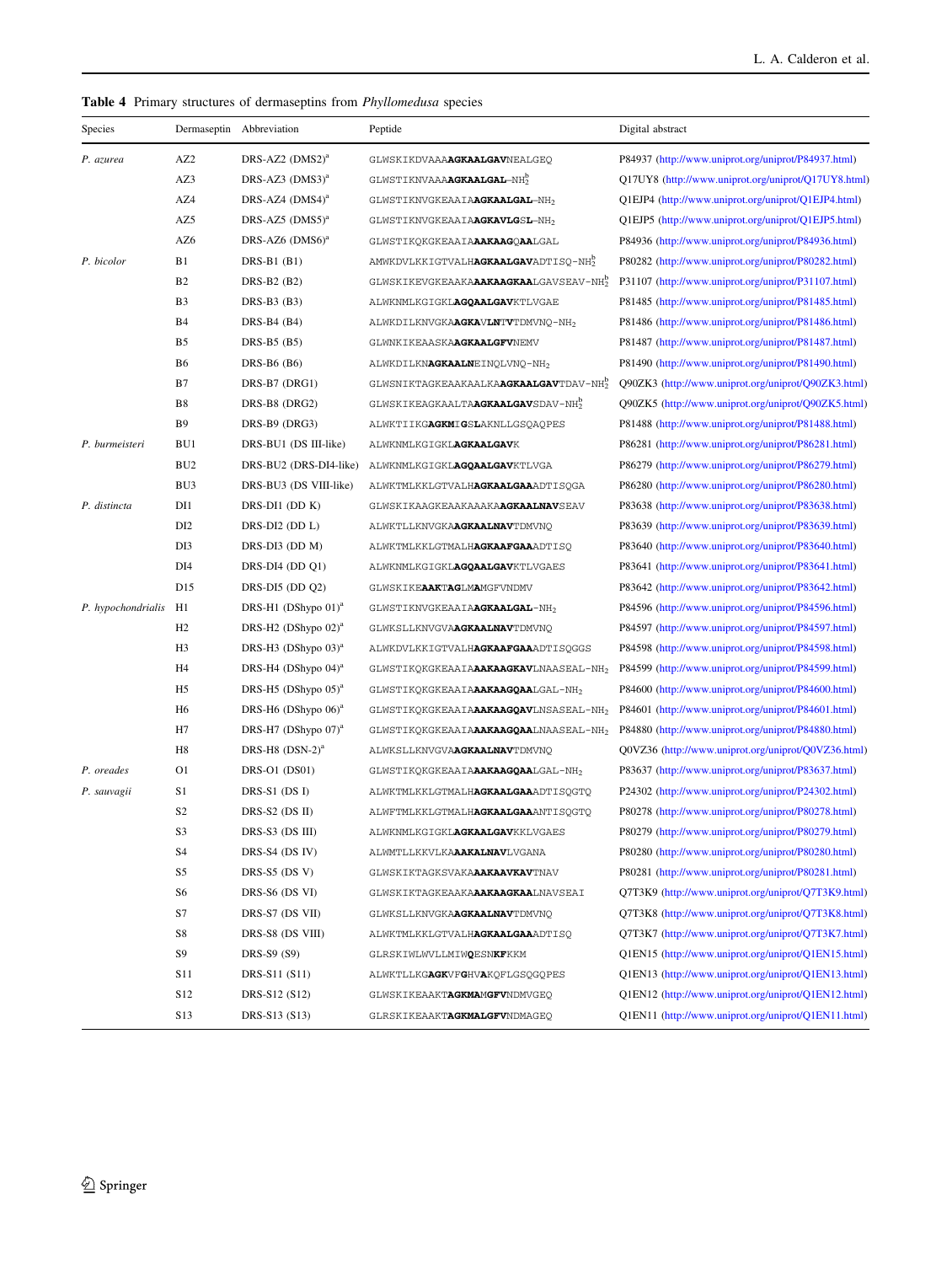| <b>Table 4</b> continued |  |
|--------------------------|--|
|--------------------------|--|

| Species    | Dermaseptin    | Abbreviation      | Peptide                                       | Digital abstract                                    |
|------------|----------------|-------------------|-----------------------------------------------|-----------------------------------------------------|
| P. tarsius | T1             | DRS-T1 (DStar 01) | GLWSKIKETGKEAAKAAGKAALNKIAEAV-NH <sub>2</sub> | P84921 (http://www.uniprot.org/uniprot/P84921.html) |
|            | T <sub>2</sub> | DRS-T2 (DStar 02) | ALWKDILKNVGKAAGKAVLNTVTDMVNO-NH <sub>2</sub>  | P84922 (http://www.uniprot.org/uniprot/P84922.html) |
|            | T <sub>3</sub> | DRS-T3 (DStar 03) | GLFKTLIKGAGKMLGHVAKOFLGSOGOPES                | P84923 (http://www.uniprot.org/uniprot/P84923.html) |
|            | T <sub>4</sub> | DRS-T4 (DStar 04) | ALWKDILKNAGKAALNEINOIVO-NH2                   | P84924 (http://www.uniprot.org/uniprot/P84924.html) |
|            | T <sub>5</sub> | DRS-T5 (DStar 05) | GLWSKIKEAAKTAGKAAMGFVNEMV-NH2                 | P84925 (http://www.uniprot.org/uniprot/P84925.html) |
|            | T <sub>6</sub> | DRS-T6 (DStar 06) | ALWKNMLKGIGKLAGQAALGAVKTLVGA                  | P84926 (http://www.uniprot.org/uniprot/P84926.html) |
|            | T7             | DRS-T7 (DStar 07) | ALWKDVLKKIGTVALHAGKAALGAVADTISO-NH2           | P84927 (http://www.uniprot.org/uniprot/P84927.html) |
|            |                |                   |                                               |                                                     |

The bold residues belong to the consensus motif. Names used are in accordance with the nomenclature proposed by Amiche et al. [\(2008\)](#page-16-0). Abbreviations used before the new nomenclature are in brackets

<sup>a</sup> New names proposed for peptides isolated from P. azurea and P. hypochondrialis according to the nomenclature rules proposed by Amiche et al. ([2008](#page-16-0)). Before P. azurea was renamed by Caramaschi [\(2006\)](#page-16-0) the species used to be named as P. hypochondrialis azurea (Calderon et al. [2009b](#page-16-0))

<sup>b</sup> The C-terminal amidation given is based on similarity and not on experimental findings

[2000\)](#page-16-0). Observation of bacterial cells by reflected light fluorescence microscopy after DNA-staining supports the cell-killing mechanism based upon the alteration of PM permeability rather than PM solubilization, possibly related to ion-conducting channels through the PM (Amiche et al. [2000\)](#page-16-0).

The antimicrobial activity spectrum of dermatoxin includes stains of wall-less and Gram-positive bacteria, and also, though to a lesser extent, Gram-negative bacteria. The wall-less bacteria: Acholeplasma laidlawii, Spiroplasma melliferum; Gram-negative bacteria: Sinorhizobium meliloti; and Gram-positive bacteria: Bacillus megaterium and Corynebacterium glutamicum are susceptible to DRT-B1. The Gram-negative bacteria: Burkholderia cepacia, Pseudomonas aeruginosa and Salmonella typhimurium; and Gram-positive bacteria: Staphylococcus aureus are resistant to DRT-B1 (Amiche et al. [2000](#page-16-0)). Amiche et al. ([2000\)](#page-16-0) argue that the higher resistance against dermatoxin by Gram-negative bacteria might be related to the presence of a second PM in their envelope.

# Distinctin

Distinctin, a prototypical member of a family of antimicrobial peptides, is a 5.4-kDa heterodimeric antimicrobial peptide from Phyllomedusa distincta with two linear peptide chains of 22 and 25 amino acid residues joined by a single intermolecular disulfide bond (Fig. [2](#page-12-0)) (Batista et al. [2001\)](#page-16-0). To date, only the peptide that shows sequence similarity to the distinctin chain B was the distinctin-like peptide (ppdis-H1) from P. azurea. They have in common a high conserved N-terminal sequence NLVSG[A]- LIEA[G]RKYL (Table [6](#page-11-0)). Heterodimeric structures joined by a single intermolecular S–S bond were reported in invertebrates' neurotoxins inhibiting neurotransmitter release, imperatoxin I, and L-bungarotoxins (Kwong et al. [1995](#page-18-0)). CD and FTIR studies indicate that this molecule adopts, in aqueous solution, a structure with a significant percentage of antiparallel  $\beta$ -sheet (Batista et al. [2001\)](#page-16-0) whereas the CD and FTIR spectroscopy experimental data indicate that the distinctin heterodimer adopts helical conformations with a lower  $\beta$ -sheet content in PM environments (Serra et al. [2008](#page-19-0)). NMR experiments indicated that the peptide helices are oriented almost parallel to the PM surface, thereby reflecting the amphipathic distribution of apolar and hydrophilic amino acid side chains (Bechinger [1999;](#page-16-0) Bechinger et al. [2001](#page-16-0); Resende et al. [2008](#page-19-0)). According to Serra et al. ([2008\)](#page-19-0), the experimental output recorded so far for the distinctin mechanism of insertion into PMs is compatible with a barrel-stave pore (Serra et al. [2008](#page-19-0)).

The antimicrobial activity spectrum of distinctin includes strains of the Gram-negative bacteria: Acinetobacter baumannii, Escherichia coli, Klebsiella pneumoniae, Pseudomonas aeruginosa, Serratia marcescens, and Stenotrophomonas maltophilia; and Gram-positive bacteria: Enterococcus faecalis, E. faecium, Staphylococcus aureus, and Streptococcus pneumoniae (Batista et al. [2001](#page-16-0); Giacometti et al. [2006;](#page-18-0) Serra et al. [2008\)](#page-19-0).

# Phylloseptin

Phylloseptins are AMPs of 19–21 residues (1.7–2.1 kDa) found in the skin secretions of the Phyllomedusa azurea, P. bicolor, P. burmeinsteri, P. hypochondrialis, P. oreades, P. rohdei, P. tarsius, and P. tomopterna (see Table [2](#page-4-0)). Their common structural features include a highly conserved sequence FLSLI[L]P in the N-terminal region and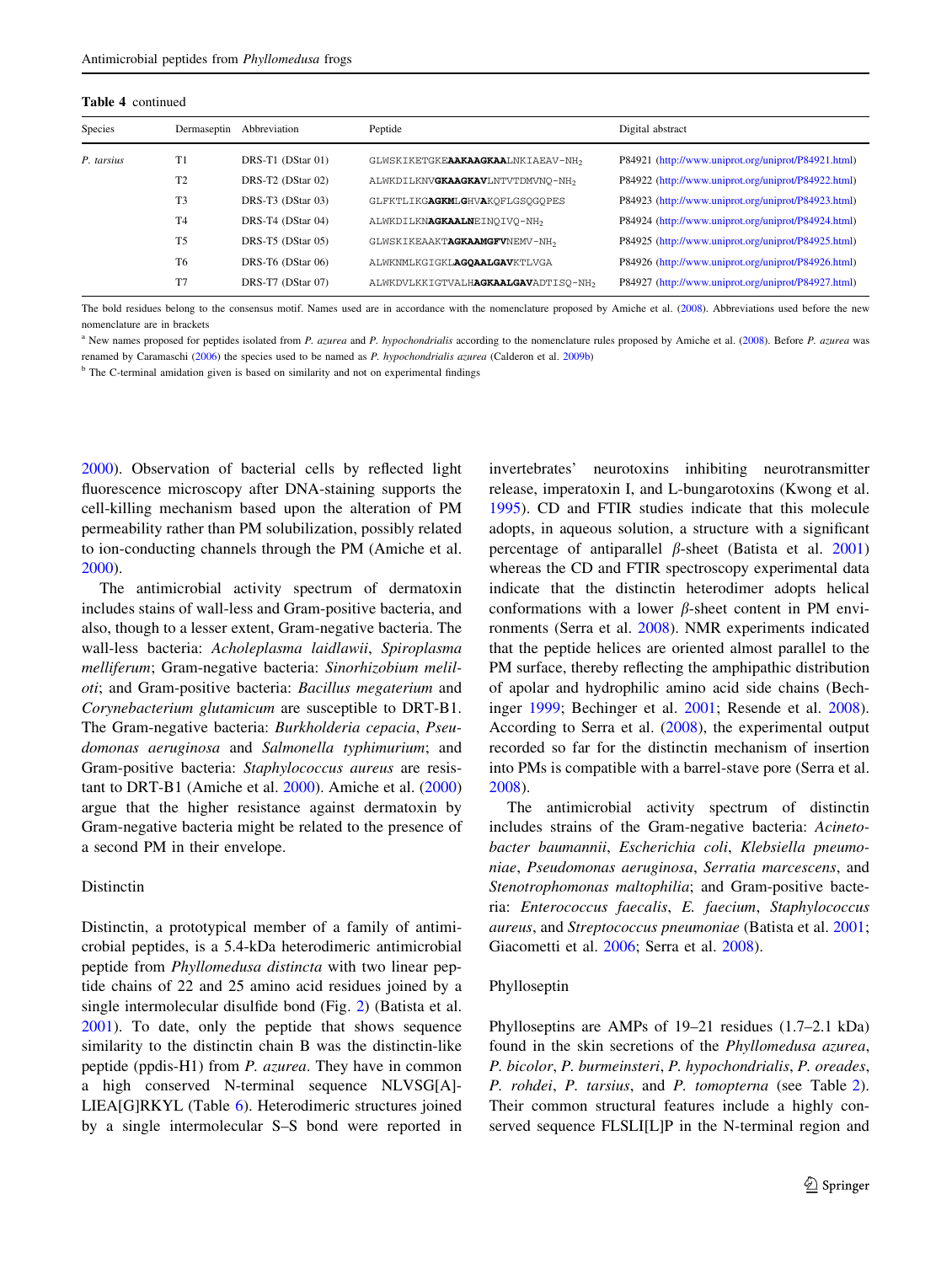<span id="page-11-0"></span>C-terminal amidation (Leite et al. [2005](#page-18-0)) (see Table [7](#page-12-0)). Phylloseptins exemplify that considerable differences in biological activity may rely upon minor modifications of the primary sequence of model compounds, even when overall amino acid composition is kept constant (Wieprecht et al. [1997](#page-20-0)). Phylloseptin peptides adopt  $\alpha$ -helical conformations in PM environments stabilized by electrostatic interactions of the helix dipole and others, such as hydrophobic and capping interactions (Resende et al. [2008](#page-19-0)). AFM experiments indicated that the bacteriolytic properties of these peptides might be related to their disruptive action on the PM characterized by a number of bubble-like formations, preceding every cell lysis (Leite et al. [2005](#page-18-0)).

The antimicrobial activity spectrum of phylloseptins includes strains of the Gram-negative bacteria: Acinetobacter calcoaceticus, Escherichia coli, and Pseudomonas aeruginosa (Leite et al. [2005;](#page-18-0) Resende et al. [2008\)](#page-19-0); Grampositive bacteria: Enterococcus faecalis, Klebsiella peneumoniae, Staphylococcus aureus, and Streptococcus agalactiae; Fungi: Candida albicans (Resende et al. [2008](#page-19-0)); and Protozoa: Leishmania amazonensis (promastigotes) (Kückelhaus et al. [2009](#page-18-0)), Plasmodium falciparum (rings, trophozoites, and schizonts) (Kückelhaus et al. [2009\)](#page-18-0), and Trypanosoma cruzi (trypomastigotes) (Leite et al. [2005](#page-18-0)).

Besides, this peptide exhibited negligible effects on red blood cells (Leite et al. [2005\)](#page-18-0) and some toxic effect to mammalian cells only at very high concentrations (Kückelhaus et al. [2006,](#page-18-0) [2009](#page-18-0)).

# Phylloxin

Phylloxin is a family of cationic and amphipathic peptides that have very similar N-terminal preprosequences followed by marked C-terminal domains. Two phylloxins,

19 residues long from Phyllomedusa skin, were identified. Phylloxin B1 from P. bicolor (PLX-B1) (Pierre et al. [2000](#page-19-0); Chen et al. [2005b\)](#page-17-0) and phylloxin S1 from P. sauvagii (PLX-S1) (Chen et al. [2005a](#page-17-0)) (Table [8](#page-13-0)). The primary structures of the two phylloxins are extremely conserved, exhibiting only one conservative amino acid substitution at position 17, containing M or V for PLX-B1 and PLX-S1, respectively.

Phylloxins are members of the family of preprodermorphin/dermaseptins-derived peptides (see Table [3](#page-6-0)). Despite the considerable similarity between the phylloxin polypeptide precursor and the preprodermaseptin-B1 (Pierre et al. [2000](#page-19-0)), there is no homology between the phylloxin and dermaseptins (Pierre et al. [2000](#page-19-0)), in spite of some resemblance to the levitide-precursor fragment and the xenopsin-precursor fragment, two AMPs isolated from Xenopus laevis (Poulter et al. [1988;](#page-19-0) Fleury et al. [1996](#page-17-0); Pierre et al. [2000](#page-19-0)).

The preprophylloxin consists of a putative signal peptide of 20–23 residues, a typical propeptide convertase processing site (–KR–), an intervening acidic amino acid residue-rich spacer peptide, a second typical processing site and a terminal antimicrobial peptide-encoding domain (the hypervariable domain) (Chen et al. [2005a](#page-17-0)).

Circular dichroism (CD) spectra of phylloxin in low polarity medium, mimicking the lipophilicity of the PM of target microorganisms, indicated 60–70% a-helical conformation, and predictions of secondary structure suggested that the peptide can be configured as an amphipathic helix spanning residues 1–19 (Pierre et al. [2000\)](#page-19-0).

The antimicrobial activity spectrum of phylloxin includes the strains of the wall-less bacteria: Acholeplasma laidlawii and Spiroplasma melliferum; Gram-negative bacteria: Escherichia coli; and Gram-positive bacteria:

Table 5 Primary structures of dermatoxins from Phyllomedusa species

| <b>Species</b> | Dermatoxin <sup>a</sup> | Abbreviation <sup>a</sup> | Sequence                             | Digital abstract                                    |
|----------------|-------------------------|---------------------------|--------------------------------------|-----------------------------------------------------|
| P. bicolor     | B1                      | DRT-B1                    | SLGSFLKGVGTTLASVGKVVSDQFGKLLQAGQG    | Q9PT75 (http://www.uniprot.org/uniprot/Q9PT75.html) |
| P. sauvagii    | -S 1                    | DRT-S1                    | ALGTLLKGVGSAVATVGKMVADQFGKLLQAGQG    | Q5DVA5 (http://www.uniprot.org/uniprot/Q5DVA5.html) |
| P. tarsius     | T1                      | DRT-T1 (DStar 08)         | SLRGFLKGVGTALAGVGKVVADQFDKLLQAGQ-NH2 | P84928 (http://www.uniprot.org/uniprot/P84928.html) |

The bold residues are conserved

<sup>a</sup> The peptides are named according to the nomenclature proposed by Amiche et al. [\(2008](#page-16-0)), the original nomenclature are in brackets

Table 6 Primary structures of distinctin and distinctin-like peptide from P. azurea

| <b>Species</b> | Name                       | Sequence                                     | Digital abstract                                    |
|----------------|----------------------------|----------------------------------------------|-----------------------------------------------------|
| P. distincta   | Distinctin Chain B         | NLVSGLIEARKYLEOLHRKLKNCKV                    | $\overline{\phantom{a}}$                            |
| P. azurea      | Distinctin-like (ppdis-H1) | <b>NLVSALIEGRKYL</b> KNVLKKLNRLKEKNKAKNSKENN | Q17UZ0 (http://www.uniprot.org/uniprot/Q17UZ0.html) |

The bold residues are conserved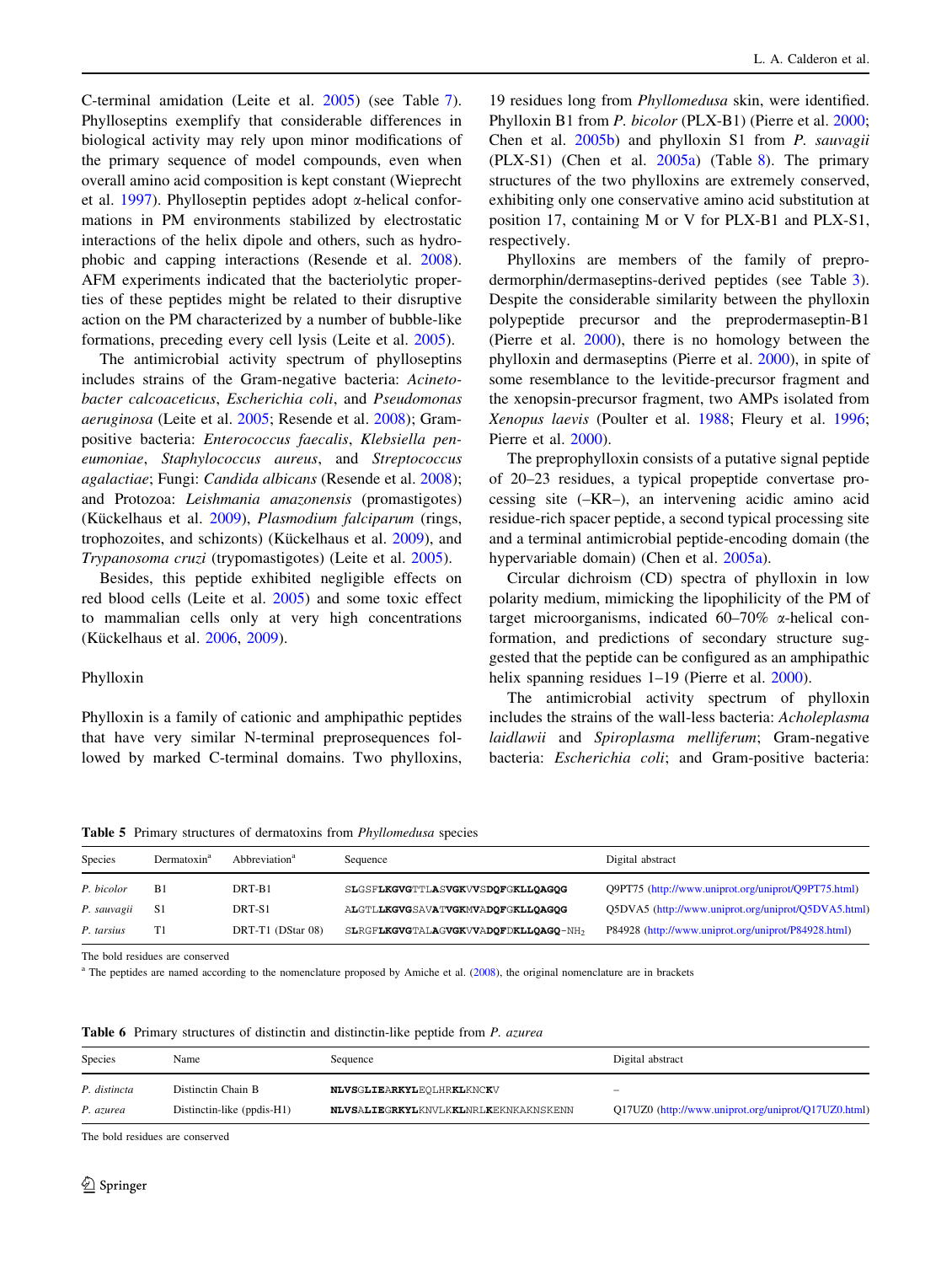<span id="page-12-0"></span>Micrococcus luteus. The Gram-negative bacteria: Pseudomonas aeruginosa, Rhizobium meliloti, and Salmonella typhimuriu; and Gram-positive bacteria: Corynebacterium glutamicum and Staphylococcus aureus show resistance to phylloxin B1 (Pierre et al. [2000\)](#page-19-0).

# Plasticin

Plasticins are 23 long-residue GL-rich dermaseptin-related peptides with very similar amino acid sequences, hydrophobicities, and amphipathicities, but differ in their PM damaging properties and structuration (i.e., destabilized helix states,  $\beta$ -hairpin,  $\beta$ -sheet, and disordered states) at anionic and zwitterionic PM interfaces (El Amri et al. [2006\)](#page-17-0). To date, two plasticins were described in Phyllomedusa secretions

NLVSGLIEARKYLEQLHRKLKNCKV  $(char 2)$ 

Fig. 2 Primary structure of distinctin from *P. distincta* ticins (Bruston et al. [2007](#page-16-0)).

Table 7 Primary structures of phylloseptins from Phyllomedusa species

(Table [9\)](#page-13-0): the cationic peptide plasticin-B1 (PTC-B1) from P. bicolor, which was previously described with the name PBN2 (Vanhoye et al. [2004\)](#page-20-0), and plasticin-S1 (PTC-S1) from P. sauvagii, which was previously described as dermaseptin-S10 (Amiche et al. [2008\)](#page-16-0).

Structural malleability of plasticins in aqueous solutions and parameters governing their ability to fold within  $\beta$ -hairpin-like structures were analyzed through CD and FTIR spectroscopic studies completed by molecular dynamics simulations in polar mimetic media (El Amri et al. [2006](#page-17-0)).

All plasticins present a turn region that does not always result in folding into a  $\beta$ -hairpin-shaped conformation. Residue at position 8 plays a major role in initiating the folding, while position 12 is not critical (Bruston et al. [2007\)](#page-16-0). Conformational stability has no major impact on antimicrobial efficacy (Bruston et al. [2007](#page-16-0)). However, preformed  $\beta$ -hairpin in solution may act as a conformational lock that prevents the switch to  $\alpha$ -helical structure (Bruston et al. [2007](#page-16-0)). This lock lowers the antimicrobial efficiency and explains subtle differences in potencies of the most active antimicrobial plas-

| Species            | Phylloseptin <sup>a</sup> | Abbreviation <sup>a</sup> | Peptide                   | Digital abstract                                    |
|--------------------|---------------------------|---------------------------|---------------------------|-----------------------------------------------------|
| P. azurea          | AZ1                       | PLS-AZ1 (PS-2)            | FLSLIPHAINAVSTLVHHF-NH2   | P85881 (http://www.uniprot.org/uniprot/P85881.html) |
|                    | AZ2                       | PLS-AZ2 (PS-7)            | FLSLIPHAINAVSAIAKHF-NH2   | P85882 (http://www.uniprot.org/uniprot/P85882.html) |
|                    | AZ3                       | PLS-AZ3 (PS-8)            | FLSLLPTAINAVSALAKHF-NH2   | P85883 (http://www.uniprot.org/uniprot/P85883.html) |
|                    | AZ4                       | PLS-AZ4 (PS-12)           | FLSLLPSIVSGAVSLAKKL-NH2   | Q17UY9 (http://www.uniprot.org/uniprot/Q17UY9.html) |
|                    | AZ5                       | PLS-AZ5 (PS-13)           | FLSLIPHAINAVGVHAKHF-NH2   | P84938 (http://www.uniprot.org/uniprot/P84938.html) |
|                    | AZ6                       | PLS-AZ6 (PS-14)           | FLSLIPAAISAVSALADHF-NH2   | P84939 (http://www.uniprot.org/uniprot/P84939.html) |
|                    | AZ7                       | PLS-AZ7 (PS-15)           | LLSLVPHAINAVSAIAKHF-NH2   | Q0VKG9 (http://www.uniprot.org/uniprot/Q0VKG9.html) |
| P. bicolor         | B1                        | PLS-B1 (PBN-1)            | FLSLIPHIVSGVAALAKHL-NH2   | Q800R3 (http://www.uniprot.org/uniprot/Q800R3.html) |
| P. burmeisteri     | BU1                       | PLS-BU1 (Bu-1)            | FLISIPYSASIGGTATLTGTA-NH2 | P86282 (http://www.uniprot.org/uniprot/P86282.html) |
|                    | BU <sub>2</sub>           | PLS-BU2 (Bu-2)            | FLLSLPHLASGLASLVLSK-NH2   | P86283 (http://www.uniprot.org/uniprot/P86283.html) |
| P. hypochondrialis | H1                        | PLS-H1 (PS-1)             | FLSLIPHAINAVSAIAKHN-NH2   | P84566 (http://www.uniprot.org/uniprot/P84566.html) |
|                    | H2                        | PLS-H2 (PS-2)             | FLSLIPHAINAVSTLVHHF-NH2   | P84567 (http://www.uniprot.org/uniprot/P84567.html) |
|                    | H <sub>3</sub>            | PLS-H3 (PS-3)             | FLSLIPHAINAVSALANHG-NH2   | P84568 (http://www.uniprot.org/uniprot/P84568.html) |
|                    | H <sub>4</sub>            | PLS-H4 (PS-6)             | $--SLIPHAINAVSAIAKHF-NH2$ | P84571 (http://www.uniprot.org/uniprot/P84571.html) |
|                    | H <sub>5</sub>            | PLS-H5 (PS-7)             | FLSLIPHAINAVSAIAKHF-NH2   | P84572 (http://www.uniprot.org/uniprot/P84572.html) |
|                    | H <sub>6</sub>            | PLS-H5 (PS-8)             | FLSLLPTAINAVSALAKHF-NH2   | Q0VZ41 (http://www.uniprot.org/uniprot/Q0VZ41.html) |
|                    | H7                        | <b>PLS-H6 (PS-9)</b>      | FLGLLPSIVSGAVSLVKKLG-NH2  | Q0VZ38 (http://www.uniprot.org/uniprot/Q0VZ38.html) |
|                    | H <sub>8</sub>            | PLS-H7 (PS-10)            | FLSLLPSLVSGAVSLVKKL-NH2   | Q0VZ39 (http://www.uniprot.org/uniprot/Q0VZ39.html) |
|                    | H <sub>9</sub>            | PLS-H8 (PS-11)            | FLSLLPSLVSGAVSLVKIL-NH2   | Q0VZ40 (http://www.uniprot.org/uniprot/Q0VZ40.html) |
| P. oreades         | O <sub>1</sub>            | PLS-O1 (PS-4)             | FLSLIPHAINAVSTLVHHSG-NH2  | P84569 (http://www.uniprot.org/uniprot/P84569.html) |
|                    | O2                        | PLS-O2 (PS-5)             | FLSLIPHAINAVSAIAKHS-NH2   | P84570 (http://www.uniprot.org/uniprot/P84570.html) |
| P. tarsius         | T <sub>1</sub>            | PLS-T1 (PStar 01)         | FLSLIPKIAGGIASLVKNL-NH2   | P84929 (http://www.uniprot.org/uniprot/P84929.html) |
|                    | T <sub>2</sub>            | PLS-T2 (PStar 02)         | FLSLIPHIATGIAALAKHL-NH2   | P84930 (http://www.uniprot.org/uniprot/P84930.html) |
|                    | T <sub>3</sub>            | PLS-T3 (PStar 03)         | FFSMIPKIATGIASLVKNL-NH2   | P84931 (http://www.uniprot.org/uniprot/P84931.html) |
| P. tomopterna      | TO1                       | PLS-TO1 (PS-8)            | FLSLIPHAINAVSALAKHF-NH2   | P85447 (http://www.uniprot.org/uniprot/P85447.html) |

The bold residues are conserved

<sup>a</sup> The peptides are named according to the nomenclature proposed by Amiche et al. [\(2008](#page-16-0)), the original nomenclature are in brackets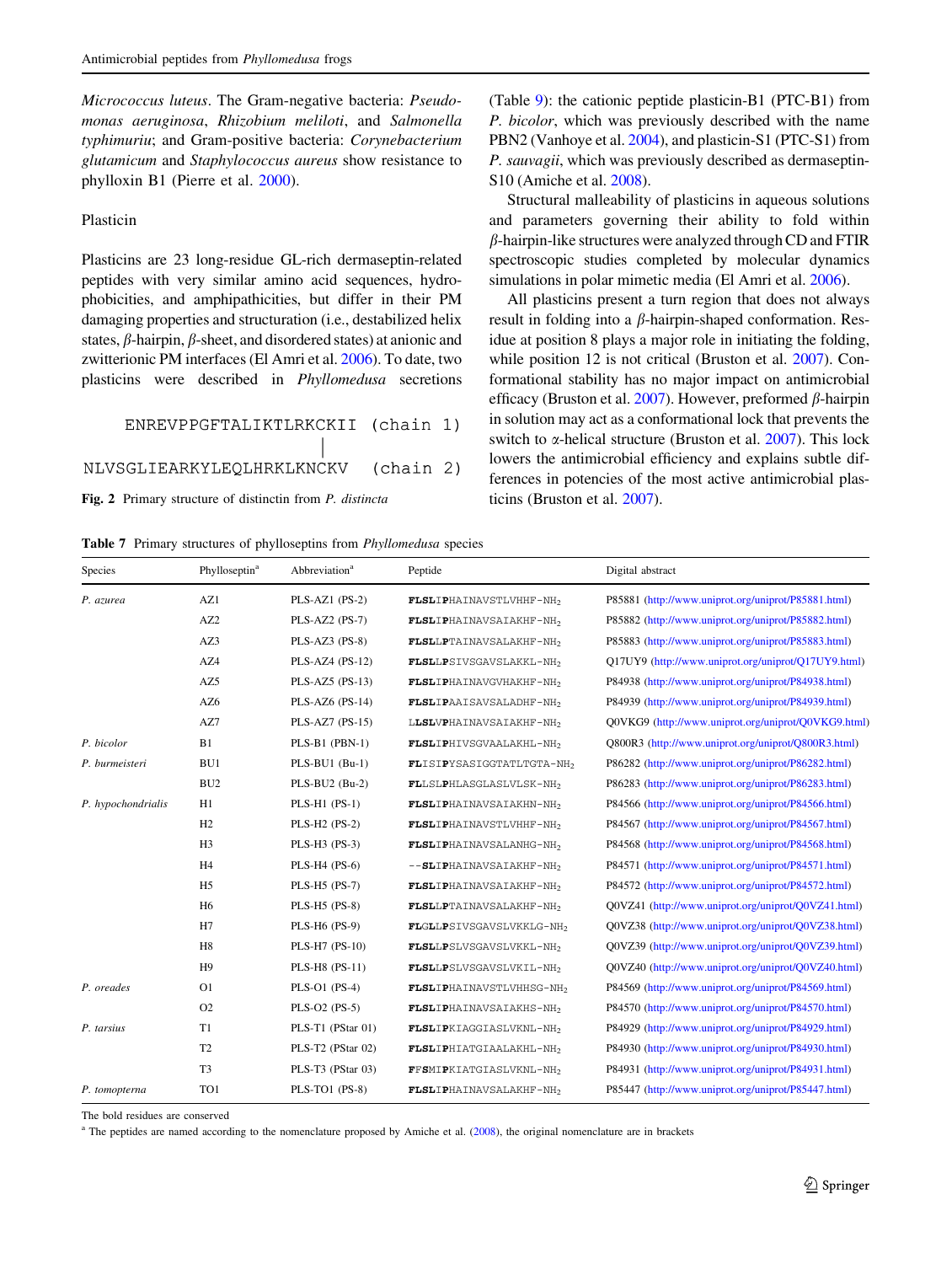<span id="page-13-0"></span>The antimicrobial activity spectrum of PTC-B1 includes strains of Gram-negative bacteria: Clostridium perfringens, Escherichia coli, Enterobacter cloacae, Klebsiella pneumoniae, Listeria monocytogenes, Neisseria meningitidis, Pseudomonas aeruginosa, Salmonella enteritidis, and Vibrio cholerae; Gram-positive bacteria: Bacillus megaterium, Salmonella typhimurium, Staphylococcus aureus, Staphylococcus haemolyticus, and Streptococcus pneumoniae; and Fungi: Candida albicans and Saccaromyces cerevisiae (Vanhoye et al. [2004\)](#page-20-0). Haemolysis was not detected (Vanhoye et al. [2004\)](#page-20-0). The Gram-positive bacteria Burkholderia cepacia is resistant to PTC-B1 (Vanhoye et al. [2004\)](#page-20-0). Without C-terminus amidation of PTC-B1, antimicrobial activity ceases, except for Staphylococcus aureus and S. haemolyticus that are more affected by PTC-B1 40-48 folds than the PTC-B1 amide. Hemolytic activity was recorded (Vanhoye et al. [2004\)](#page-20-0), supporting data from Matsuzaki ([2009\)](#page-18-0) in that the reduction of the peptide positive net charge reduces its antimicrobial activity.

# Skin polypeptide YY

Related peptides that belong to the Neuro Peptide Y (NPY) family (36 residues length) which also include peptide YY (PYY), the tetrapod pancreatic polypeptide (PP), and the fish pancreatic peptide Y (PY) have been found in various verte-brate groups (Lazarus and Attila [1993;](#page-18-0) Cerdá-Reverter and Larhammar [2000\)](#page-17-0). These peptides integrate a variety of important regulatory functions, e.g., sympathetic vascular control, central regulation of endocrine and autonomic function, food intake, circadian rhythm, histamine release from isolated mast cells, and increase of intracellular  $Ca^{2+}$  in many cell types (Yasuhara et al. [1981\)](#page-20-0).

In Phyllomedusa, the only peptide pharmacologically and structurally related to NPY described was the skin polypeptide YY (SPYY) (Mor et al. [1994a\)](#page-19-0). SPYY was

purified from acetic extracts of Phyllomedusa bicolor skin (Mor et al. [1994b](#page-19-0)), exhibiting 94% of similarity with PYY from the frog Rana ridibunda (Conlon et al. [1992](#page-17-0)) and 86% of similarity with human PYY (Kohri et al. [1993\)](#page-18-0) (Table [10\)](#page-14-0). The primary structures of the two frog NPYs are highly conserved presenting only two amino acid substitutions (positions 7 and 18) (Table [10\)](#page-14-0).

Besides the NPY–RP primary structures similarity, other common features are the C-terminal amidation and the tertiary structure, known as the PP-fold (Erspamer et al. [1962](#page-17-0)). The PP-fold consists of two antiparallel helices: an N-terminal polyproline helix spanning residues 1–14 and a long amphipathic C-terminal  $\alpha$ -helix.

As other peptide hormones of the amphipathic helix class with PM disordering or disruptive properties, such as glucagon (Jones et al. [1978\)](#page-18-0), SPYY also shows PM lysing activity against pathogenic microbes. SPYY shows antibiotic activity against strains of Gram-negative bacteria: Aerornonas caviae and Escherichia coli; Gram-positive bacteria: Enterococcus faecalis and Nocardia brasiliensis; Fungi: Arthroderma simii, Aspergillus fumigatus, A. niger, Microsporum canis, and Tricophyton rubrum; and Protozoa: Leishmania major promastigotes. Reversibility of inhibition was not reported for any strain (Vouldoukis et al. [1996](#page-20-0)).

#### Therapeutic peptide antibiotics

One of the greatest accomplishments of modern medicine was the development of antibiotic therapies for potentially fatal infections by multidrug-resistant pathogenic microorganisms. Unfortunately, in the past two decades, the discovery and development of novel antibiotics decreased while pathogen resistance to those currently available increased (Li et al. [2006\)](#page-18-0).

Table 8 Primary structures of phylloxins from Phyllomedusa species

| <b>Species</b> | Phylloxin | Abbreviation | Sequence                            | Digital abstract                                    |
|----------------|-----------|--------------|-------------------------------------|-----------------------------------------------------|
| P. bicolor     | B1        | $PLX-B1$     | GWMSKIASGIGTFLSGMOO-NH <sub>2</sub> | P81565 (http://www.uniprot.org/uniprot/P81565.html) |
| P. sauvagii    | S1        | $PLX-S1$     | GWMSKIASGIGTFLSGVOO                 | Q5DVA6 (http://www.uniprot.org/uniprot/Q5DVA6.html) |

The bold residues are conserved

Table 9 Primary structures of plasticins from Phyllomedusa species

| <b>Species</b> | Plasticin <sup>a</sup> Abbreviation <sup>a</sup> | Sequence                                 | Digital abstract                                                                                          |
|----------------|--------------------------------------------------|------------------------------------------|-----------------------------------------------------------------------------------------------------------|
| P. bicolor B1  |                                                  |                                          | PTC-B1 (PBN2) GLVTSLIKGAGKLLGGLFGSVTG-NH <sub>2</sub> Q800R4 (http://www.uniprot.org/uniprot/Q800R4.html) |
| P. sauvagii S1 |                                                  | PTC-S1 (DS 10) GLVSDLLSTVTGLLGNLGGGGLKKI | Q1EN14 (http://www.uniprot.org/uniprot/Q1EN14.html)                                                       |

The bold residues are conserved

<sup>a</sup> The peptides are named according to the nomenclature proposed by Amiche et al. ([2008\)](#page-16-0), the original nomenclature are in brackets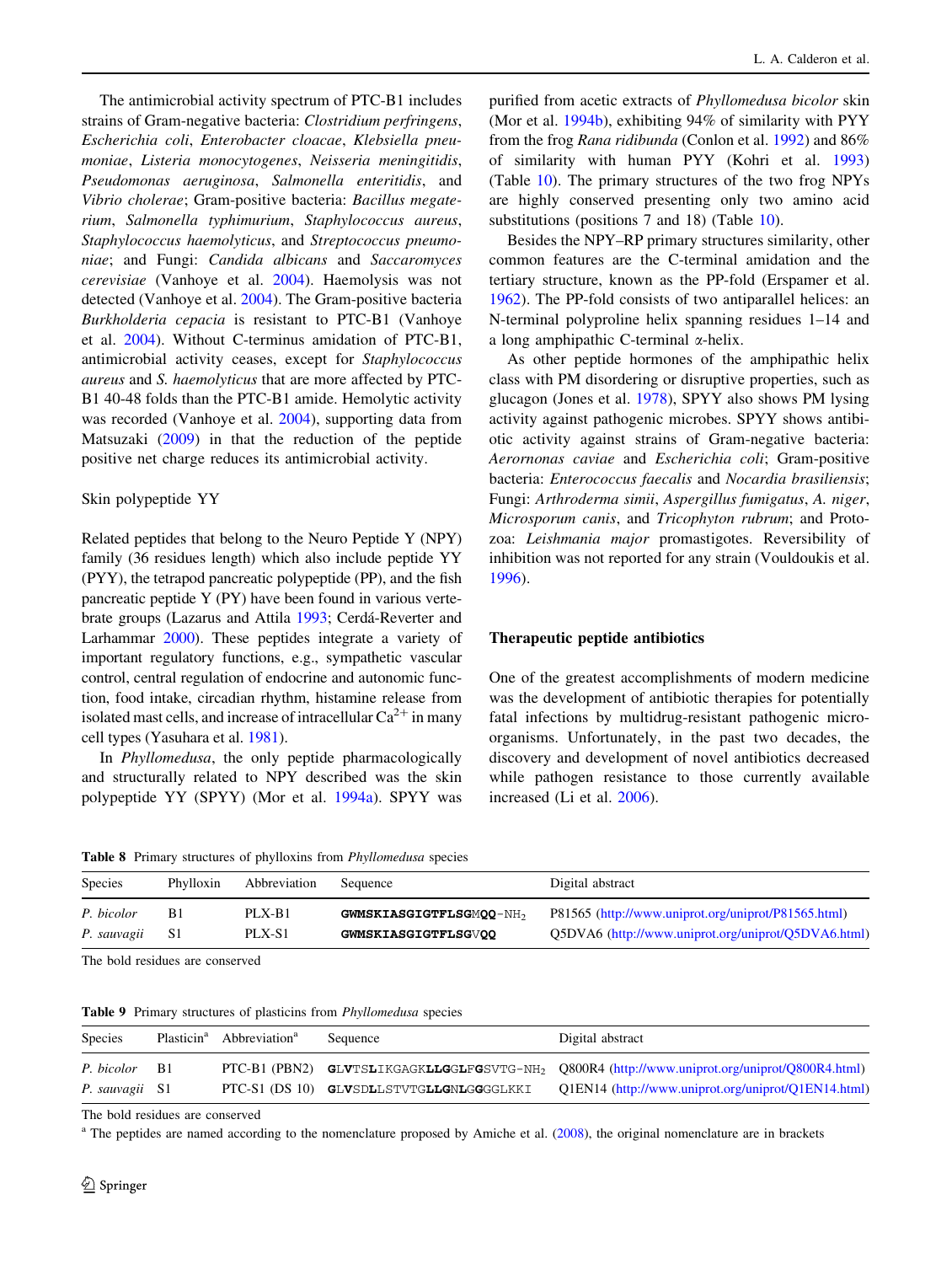<span id="page-14-0"></span>The emergence and rapid spread of extremely multiresistant pathogenic microorganisms, the increased use of immunosuppressive therapies, and the association with HIV co-infection present a serious public health problem with worrisome mortality and morbidity rates (e.g., Cryptococcus, Cryptosporidium, and Leishmania) (Abu-Raddad et al. [2006](#page-15-0); Pukkila-Worley and Mylonakis [2008](#page-19-0); Rivas et al. [2009](#page-19-0); Vaara [2009](#page-20-0)). Limited therapeutic options against these pathogens stimulated the prospection of new bioactive molecules from the biodiversity as a source for more efficient (low toxicity and major potency) mechanisms of microorganism killing (Calderon et al. [2009a](#page-16-0); Vaara [2009](#page-20-0)). This information is important to subsidize the development of new chemicals with structural characteristics for large-scale production by the pharmaceutical industry at a feasible cost. The sources from the biodiversity, such as the skin of several frogs' species, e.g., as Phyllomedusa and other vertebrate and invertebrate animals, plants, and microorganisms, have proved to be an inexorable source of antimicrobial molecules, with a broad spectra of activity (Calderon et al. [2009a\)](#page-16-0), in which the AMPs have highlights in their potential therapeutical application (Hancock [1997](#page-18-0); Hancock and Lehrer [1998](#page-18-0); Koczulla and Bals [2003](#page-18-0); Gomes et al. [2007\)](#page-18-0). During the last 40 years of antimicrobial peptides research, lots of information were generated, with insights about key issues of the peptide antimicrobial potency and selectivity, allowing the development of synthetic rational designed peptides with improved antimicrobial activity (Andrä et al. [2007\)](#page-16-0) and less toxicity to mammalian cells (Hawrami et al. [2008\)](#page-18-0) by the application of site-directed mutation, combinatorial chemistry, and chemical synthesis techniques (Hilpert et al. [2006;](#page-18-0) Edwards [2007;](#page-17-0) Andra¨ et al. [2007\)](#page-16-0). In order to develop new peptide antibiotics, synthetic changed peptides were designed including: improvement of positive charge, decreasing-induced resistance in bacteria (Zasloff [2002;](#page-20-0) Andreu and Rivas [1998;](#page-16-0) Hancock and Lehrer [1998](#page-18-0); van't et al. [2001;](#page-20-0) Moellering [2003](#page-19-0); Yeaman and Yount [2003\)](#page-20-0); lower molecular mass by reduced number of amino acid residues (Hancock [1997](#page-18-0); Boman [2003;](#page-16-0) Perron et al. [2006;](#page-19-0) Peschel and Sahl [2006;](#page-19-0) Bisht et al. [2007](#page-16-0); Haug et al. [2007\)](#page-18-0); and insertion of unnatural amino acids (Edwards [2007\)](#page-17-0). All peptide modifications might offer significant

advantages over native AMPs as therapeutical agents (Rotem and Mor [2009\)](#page-19-0).

According to Marr et al. ([2006\)](#page-18-0), therapeutic peptide antibiotics will have advantages over conventional antibiotics due their diverse potential applications, such as single antimicrobials, in combination with other antibiotics for a synergistic effect, or as immunomodulatory and/or endotoxin-neutralizing compounds (Zasloff [2002\)](#page-20-0). In particular, the most potent agents have unusually broad spectra of activity against most Gram-negative and Gram-positive bacteria, and also to fungi and even a variety of viruses. Although the potency of these AMPs against the more susceptible pathogens is generally less than certain conventional antibiotics, one of their advantages is their ability to kill multidrug-resistant bacteria at similar concentrations (Marr et al. [2006\)](#page-18-0). Compared with conventional antibiotics, these bacteria-killing peptides are extremely rapid and attack multiple bacterial cellular targets (Brogden [2005](#page-16-0)).

Despite their obligatory interaction with the PM, some peptides are able to perforate PMs at their minimal inhibition concentration (MIC), a number of peptides translocate across the PM and affect cytoplasmic processes, including inhibition of macromolecular synthesis, particular enzymes or cell division, or the stimulation of autolysis (Marr et al. [2006](#page-18-0)). Minimal inhibitory concentrations and minimal bactericidal concentrations often coincide (less than a two-fold difference), indicating that killing is generally bactericidal, a highly desirable mode of action (Marr et al. [2006](#page-18-0)). Furthermore, peptides are not hindered by the resistance mechanisms that occur with currently used antibiotics (Zhang et al. [2005](#page-20-0)). Indeed, killing can occur synergistically with other peptides and conventional antibiotics, helping overcome some barriers that resistant bacteria have against currently used antibiotics (Marr et al. [2006](#page-18-0)).

# Nanobiotechnological application of Phyllomedusa AMPs

In recent years, significant efforts were devoted to the development of nanotechnological tools capable of

Table 10 Primary structures of polypeptide YY from Phyllomedusa bicolor, Rana ridibunda, and human

| Species      | Name                       | Sequence                                             | Digital abstract                                    |
|--------------|----------------------------|------------------------------------------------------|-----------------------------------------------------|
| P. bicolor   | Skin polypeptide YY (SPYY) | YPPKPESPGEDASPEEMNKYLTALRHYINLVTRQRY-NH <sub>2</sub> | P80952 (http://www.uniprot.org/uniprot/P80952.html) |
| R. ridibunda | Peptide YY-like (PYY)      | YPPKPENPGEDASPEEMTKYLTALRHYINLVTRQRY-NH <sub>2</sub> | P29204 (http://www.uniprot.org/uniprot/P29204.html) |
| H. sapiens   | Peptide YY (PYY)           | YPIKPEAPGEDASPEELNRYYASLRHYLNLVTRQRY-NH2             | P10082 (http://www.uniprot.org/uniprot/P10082.html) |

The bold residues are conserved

<sup>a</sup> The C-terminal amidation given is based on similarity and not on experimental findings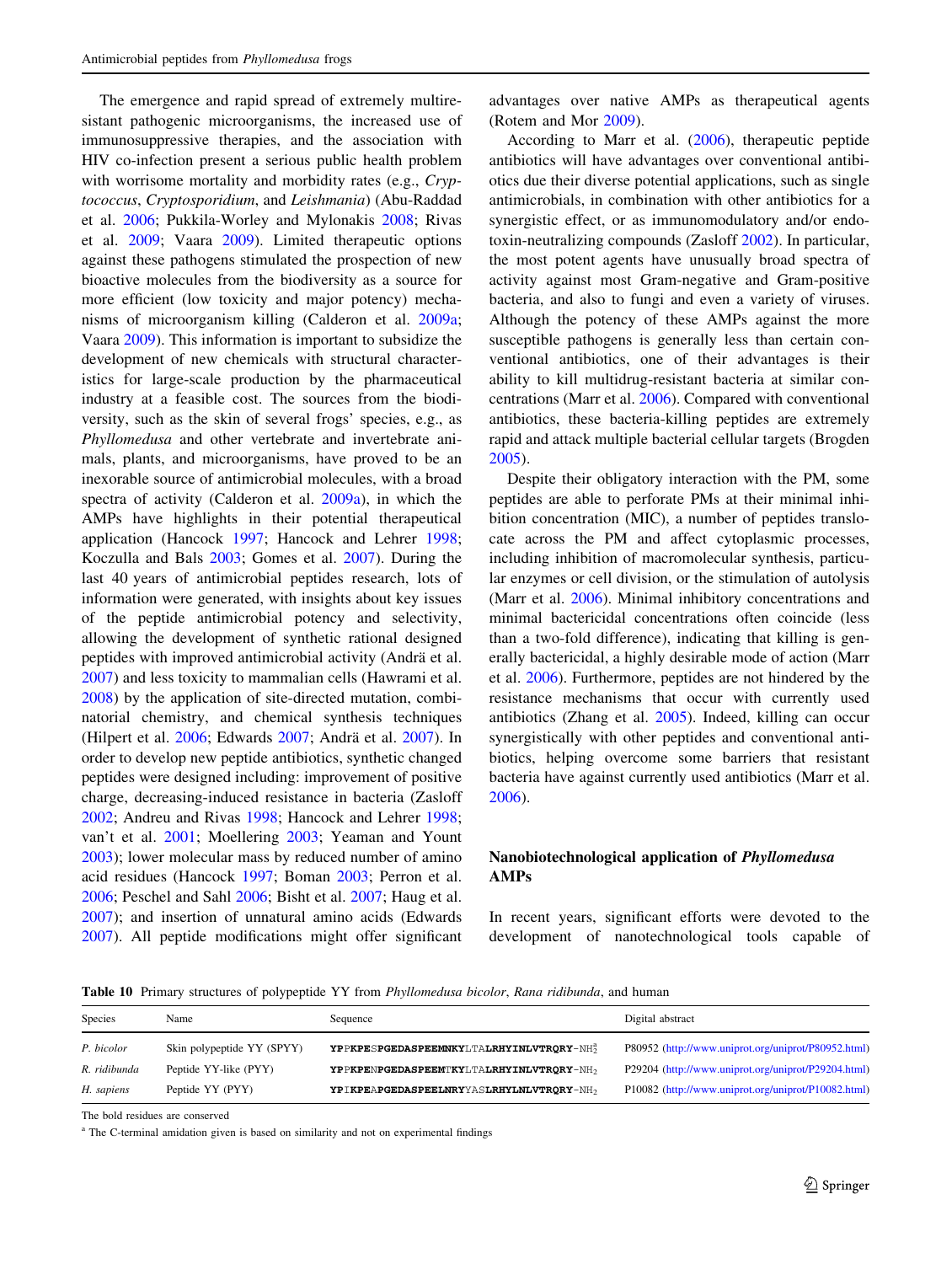<span id="page-15-0"></span>enhancing the assembly and immobilization of biomolecules in a synergistic way in biomedical devices (Huguenin et al. [2005](#page-18-0); Siqueira et al. [2006](#page-20-0); Zucolotto et al. [2006](#page-20-0); Zampa et al. [2007](#page-20-0); Zucolotto et al. [2007](#page-20-0)). Nanotechnology focuses on formulating therapeutic agents in biocompatible nanocomposites, such as nanoparticles, nanocapsules, micellar systems, and conjugates. As these systems are often polymeric and submicron sized, they have multifaceted advantages in drug delivery.

The structural and physico-chemical properties of the AMPs, such as the presence of a  $\alpha$ -helix structure and distribution of positive charges along the chain, allowed their use as active material in the development of bionanostructures with potential application on therapeutics by the pharmaceutical industry and diagnosis (Zampa et al. [2009\)](#page-20-0). These structures include cationic nanoparticles, formed by the conjugation of cholesterol and AMPs, able to cross the blood–brain barrier for treatment of fatal Cryptococcal meningitis in patients with late-stage HIV infection (Wang et al. [2010\)](#page-20-0); nanostructured thin films with immobilized AMPs as an agent intended to combat and prevent infection and formation of Staphylococcus biofilm (slimelike communities) related implant failure (Shukla et al. [2009](#page-19-0)); or as sensor elements for detection of Leishmania cells using cyclic voltammetry (Zampa et al. [2009](#page-20-0)).

The use of the AMPs through nanotechnological innovation approach could provide an entirely novel way to treat and prevent infection and new systems for the detection and identification of infectious parasites.

# Final considerations

The Phyllomedusa skin is an abundant source of peptides that show a broad spectrum of activities, including antimicrobial, neuroactive, and smooth muscle activity. From the first Phyllomedusa peptide isolated and characterized to date, more than 200 peptides from Phyllomedusa species have had their primary structure characterized, and several of them had its biological activities evaluated, mainly in the last 10 years. Until then, many efforts have been carried out in order to use the AMPs in the development of new infection-fighting drugs applicable to new treatments of nosocomial infections and multidrug-resistant infections (Amiche et al. [2000\)](#page-16-0), due to the skill of the AMPs to kill drug resistant strains of Gram-positive bacteria, Gram-negative bacteria, yeast, protozoa, and viruses, by a mechanism unlikely to induce antibiotic-resistance. The development of new antimicrobials based on AMPs hold promises to medicine at the end of the classical antibiotic age by the emergence of the multidrug-resistant microorganisms.

Even with the expected advantages in the use of AMPs as antibiotics, several impediments to therapeutic peptides arise. According to Marr et al. [\(2006](#page-18-0)), the main problems at the present moment are the cost of manufacturing peptides, which is economically unfeasible for the amounts of AMPs needed compared to other antibiotics, preventing the widespread clinical use of AMPs as a common antibiotic, and the shortage of studies thoroughly examining systemic peptide pharmacodynamic and pharmacokinetic issues, including peptide aggregation problems, the in vivo halflife of peptides (and particularly their susceptibility to mammalian proteases), and the required dosing frequency.

Due to the specific characteristics of the AMPs, that differentiate them from other antibiotics, the development of new strategies for the therapeutic use of AMPs in medicine are necessary in order to reduce the amount of AMPs necessary to promote the therapeutic infection suppression effect, including the addition of striking affinity to specific targets, efficiency at very low concentrations and negligible toxicity. In this way, nanotechnology has become an efficient and viable alternative to promote the therapeutic application of AMPs. Nanotechnology could provide new ways to use lower amounts of AMPs with extreme efficiency in the infection suppression, by improving the cell, tissue, or organ's specific biodistribution and increasing AMP potency by the association with nanotechnological structures. It is expected that in the forthcoming years nanotechnology will promote the emergence of new products for control and prevention of multidrug-resistance microbe infection arising from the identification and analysis of AMPs from South American frog biodiversity.

Acknowledgments The authors are grateful to the Ministry of Science and Technology (MCT), Conselho Nacional de Desenvolvimento Científico e Tecnológico (CNPq), Financiadora de Estudos e Projetos (FINEP), Fundação de Tecnologia do Acre (FUNTAC/ FDCT), Coordenação de Aperfeiçoamento de Nível Superior (CAPES) – Projeto NanoBiotec, Secretary of Development of the Rondonia State (PRONEX/CNPq) for financial support and Priscila Cerviglieri for linguistic advice.

# References

- Abu-Raddad LJ, Patnaik P, Kublin JG (2006) Dual infection with HIV and malaria fuels the spread of both diseases in sub-Saharan Africa. Science 314:1603–1606
- Amiche M, Ducancel F, Lajeunesse E, Boulain JC, Menez A, Nicolas P (1993) Molecular cloning of a cDNA encoding the precursor of adenoregulin from frog skin. Relationships with the vertebrate defensive peptides, dermaseptins. Biochem Biophys Res Commun 191:983–990
- Amiche M, Ducancel F, Mor A, Boulain JC, Menez A, Nicolas P (1994) Precursors of vertebrate peptide antibiotics dermaseptin b and adenoreguhn have extensive sequence identities with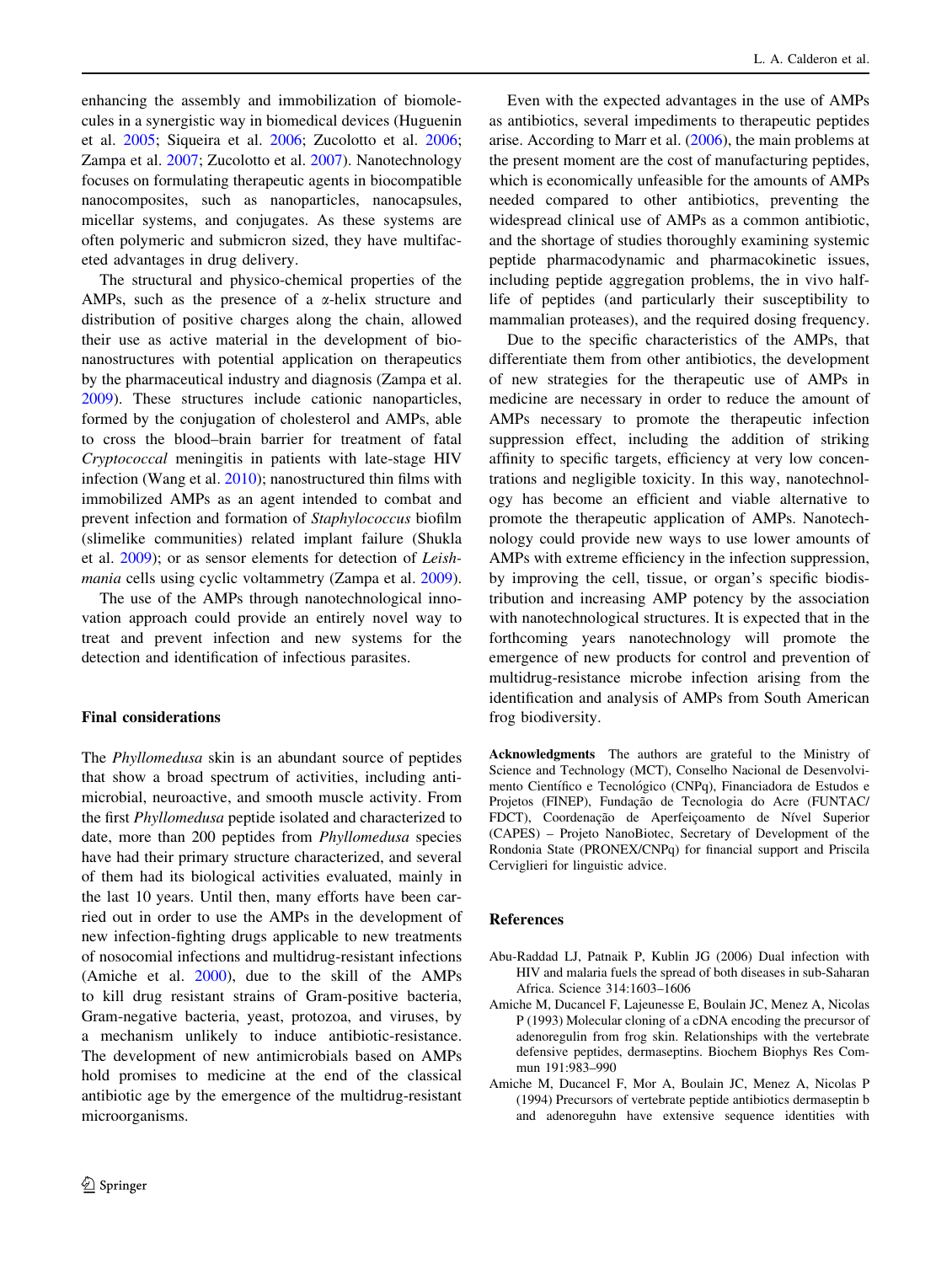<span id="page-16-0"></span>precursors of opioid peptides dermorphin, dermenkephalin, and deltorphins. J Biol Chem 269:17847–17852

- Amiche M, Delfour A, Nicolas P (1998) Opioid peptides from frog skin. EXS 85:57–71
- Amiche M, Seon AA, Pierre TN, Nicolas P (1999) The dermaseptin precursors: a protein family with a common preproregion and a variable C-terminal antimicrobial domain. FEBS Lett 456:352– 356
- Amiche M, Seon AA, Wroblewski H, Nicolas P (2000) Isolation of dermatoxin from frog skin, an antibacterial peptide encoded by a novel member of the dermaseptin genes family. Eur J Biochem 267:4583–4592
- Amiche M, Ladram A, Nicolas P (2008) A consistent nomenclature of antimicrobial peptides isolated from frogs of the subfamily Phyllomedusinae. Peptides 29:2074–2082
- Ammar B, Perianin A, Mor A, Sarfat G, Tissot M, Nicolas P, Giroud JP, Roch-Arveiller M (1998) Dermaseptin, a peptide antibiotic, stimulates microbicidal activities of polymorphonuclear leukocytes. Biochem Biophys Res Commun 247:870–875
- Anastasi A, Falconieri Erspamer G (1970) Occurrence of phyllomedusin, a physalaemin-like decapeptide, in the skin of Phyllomedusa bicolor. Experientia 26:866–867
- Anastasi A, Bertaccini G, Erspamer V (1966) Pharmacological data on phyllokinin (bradykinyl-isoleucyl-tyrosine o-sulphate) and bradykinyl-isoleucyl-tyrosine. Br J Pharmacol 27:479–485
- Anastasi A, Bertaccini G, Cei JM, De Caro G, Erspamer V, Impicciatore M (1969) Structure and pharmacological actions of phyllocaerulein, a caerulein-like nonapeptide: its occurrence in extracts of the skin of Phyllomedusa sauvagei and related Phyllomedusa species. Br J Pharmacol 37:198–206
- Andra¨ J, Monreal D, Martinez de Tejada G, Olak C, Brezesinski G, Sanchez Gomez S, Goldmann T, Bartels R, Brandenburg K, Moriyon I (2007) Rationale for the design of shortened derivatives of the NK-lysin-derived antimicrobial peptide NK-2 with improved activity against Gram-negative pathogens. J Biol Chem 282:14719–14728
- Andreu D, Rivas L (1998) Animal antimicrobial peptides: an overview. Biopolymers 47:415–433
- Barra D, Simmaco M (1995) Amphibian skin: a promising resource for antimicrobial peptides. Trends Biotechnol 13:205–209
- Barra D, Falconieri Erspamer G, Simmaco M, Bossa F, Melchiorri P, Erspamer V (1985) Rohdei-litorin: a new peptide from the skin of Plyllomedusa rohdei. FEBS Lett 182:53–56
- Barra D, Mignogna G, Simmaco M, Pucci P, Severini C, Falconieri Erspamer G, Negri L, Erspamer V (1994) [D-Leu2]deltorphin, a 17 amino acid opioid peptide from the skin of the Brazilian hylid frog, Phyllomedusa burmeisteri. Peptides 15:199–202
- Batista CVF, Rosendo da Silva L, Sebben A, Scaloni A, Ferrara L, Paiva GR, Olamendi-Portugal T, Possani LD, Bloch C Jr (1999) Antimicrobial peptides from the Brazilian frog Phyllomedusa distincta. Peptides 20:679–686
- Batista CVF, Scaloni A, Rigden DJ, Silva LR, Romero AR, Dukor R, Sebben A, Talamo F, Bloch C Jr (2001) A novel heterodimeric antimicrobial peptide from the tree-frog Phyllomedusa distincta. FEBS Lett 494:85–89
- Bechinger B (1999) The structure, dynamics and orientation of antimicrobial peptides in membranes by solid-state NMR spectroscopy. Biochim Biophys Acta 1462:157–183
- Bechinger B (2004) Membrane-lytic peptides. Crit Rev Plant Sci 23:271–292
- Bechinger B (2005) Detergent-like properties of magainin antibiotic peptides: a 31P solid-state NMR study. Biochim Biophys Acta 1712:101–108
- Bechinger B, Lohner K (2006) Detergent-like action of linear cationic membrane-active antibiotic peptides. Biochim Biophys Acta 1758:1529–1539
- Bechinger B, Skladnev DA, Ogrel A, Li X, Rogozhkina EV, Ovchinnikova TV, O'Neil JD, Raap J (2001) 15N and 31P solid-state NMR investigations on the orientation of zervamicin II and alamethicin in phosphatidylcholine membranes. Biochemistry 40:9428–9437
- Belaid A, Aouni M, Khelifa R, Trabelsi A, Jemmali M, Hani K (2002) In vitro antiviral activity of dermaseptins against herpes simplex virus type 1. J Med Virol 66:229–234
- Béven L, Helluin O, Molle G, Duclohier H, Wróblewski H (1999) Correlation between anti-bacterial activity and pore sizes of two classes of voltage-dependent channel-forming peptides. Biochim Biophys Acta 1421:53–63
- Bevins CL, Zasloff M (1990) Peptides from frog skin. Annu Rev Biochem 59:395–414
- Bisht GS, Rawat DS, Kumar A, Kumar R, Pasha S (2007) Antimicrobial activity of rationally designed amino terminal modified peptides. Bioorg Med Chem Lett 17:4343–4346
- Blaylock LA, Ruibal R, Platt-Aloia K (1976) Skin structure and wiping behaviour of phyllomedusine frogs. Copeia 1976:283– 295
- Boman HGJ (2003) Effect of peptide length on the interaction between consensus peptides and DOPC/DOPA bilayers. Intern Med 254:197–215
- Brand GD, Leite JRSA, Silva LP, Albuquerque S, Prates MV, Azevedo RB, Carregaro V, Silva JS, Sá VC, Brandao RA, Bloch C Jr (2002) Dermaseptins from Phyllomedusa oreades and Phyllomedusa distincta: anti-Trypanosoma cruzi activity without cytotoxicity to mammalian cells. J Biol Chem 277:49332–49340
- Brand GD, Krause FC, Silva LP, Leite JRSA, Melo JAT, Prates MV, Pesquero JB, Santos EL, Nakaie CR, Costa-Neto CM, Bloch C Jr (2006a) Bradykinin-related peptides from Phyllomedusa hypochondrialis. Peptides 27:2137–2146
- Brand GD, Leite JRSA, Mandel SMS, Mesquita DA, Silva LP, Prates MV, Barbosa EA, Vinecky F, Martins GR, Galasso JH, Kuckelhaus SAS, Sampaio RNR, Furtado JR, Andrade AC, Bloch C Jr (2006b) Novel dermaseptins from Phyllomedusa hypochondrialis (Amphibia). Biochem Biophys Res Commun 347:739–746
- Broccardo M, Erspamer V, Falconieri Erspamer G, Improta G, Linaii G, Melchiorri P, Montecucchi PC (1981) Pharmacological data on dermorphins. A new class of potent opioid peptides from amphibian skin. Br J Pharmacol 73:625–631
- Brogden KA (2005) Antimicrobial peptides: pore formers or metabolic inhibitors in bacteria? Nat Rev Microbiol 3:238–250
- Bruston F, Lacombe C, Zimmermann K, Piesse C, Nicolas P, El Amri C (2007) Structural malleability of plasticins: preorganized conformations in solution and relevance for antimicrobial activity. Biopolymers 86:42–56
- Calderon LA, Silva-Jardim I, Zuliani JP, Silva AA, Ciancaglini P, Silva LHP, Stábeli RG (2009a) Amazonian biodiversity: a view of drug development for leishmaniasis and malaria. J Braz Chem Soc 20:1011–1023
- Calderon LA, Messias MR, Serrano ROP, Zaqueo KD, Souza ED, Nienow SS, Cardozo-Filho JL, Diniz-Sousa R, Delaix-Zaqueo K, Stabeli RG (2009b) Amphibia, Anura, Hylidae, Phyllomedusinae, Phyllomedusa azurea: distribution extension and geographic distribution map. Check List 5(2):317–319
- Caramaschi U (2006) Redefinição do grupo de Phyllomedusa hypochondrialis, com redescrição de P. megacephala (Miranda-Ribeiro, 1926), revalidação de P. azurea Cope, 1862 e descrição de uma nova espécie (Amphibia, Anura, Hylidae). Arq Mus Nac 64:159–179
- Castanho LM, De Luca IMS (2001) Moulting behavior in leaf-frogs of the genus Phyllomedusa (Anura: Hylidae). Zool Anz 240:3–6
- Castiglione-Morelli MA, Cristinziano P, Pepe A, Temussi PA (2005) Conformation–activity relationship of a novel peptide antibiotic: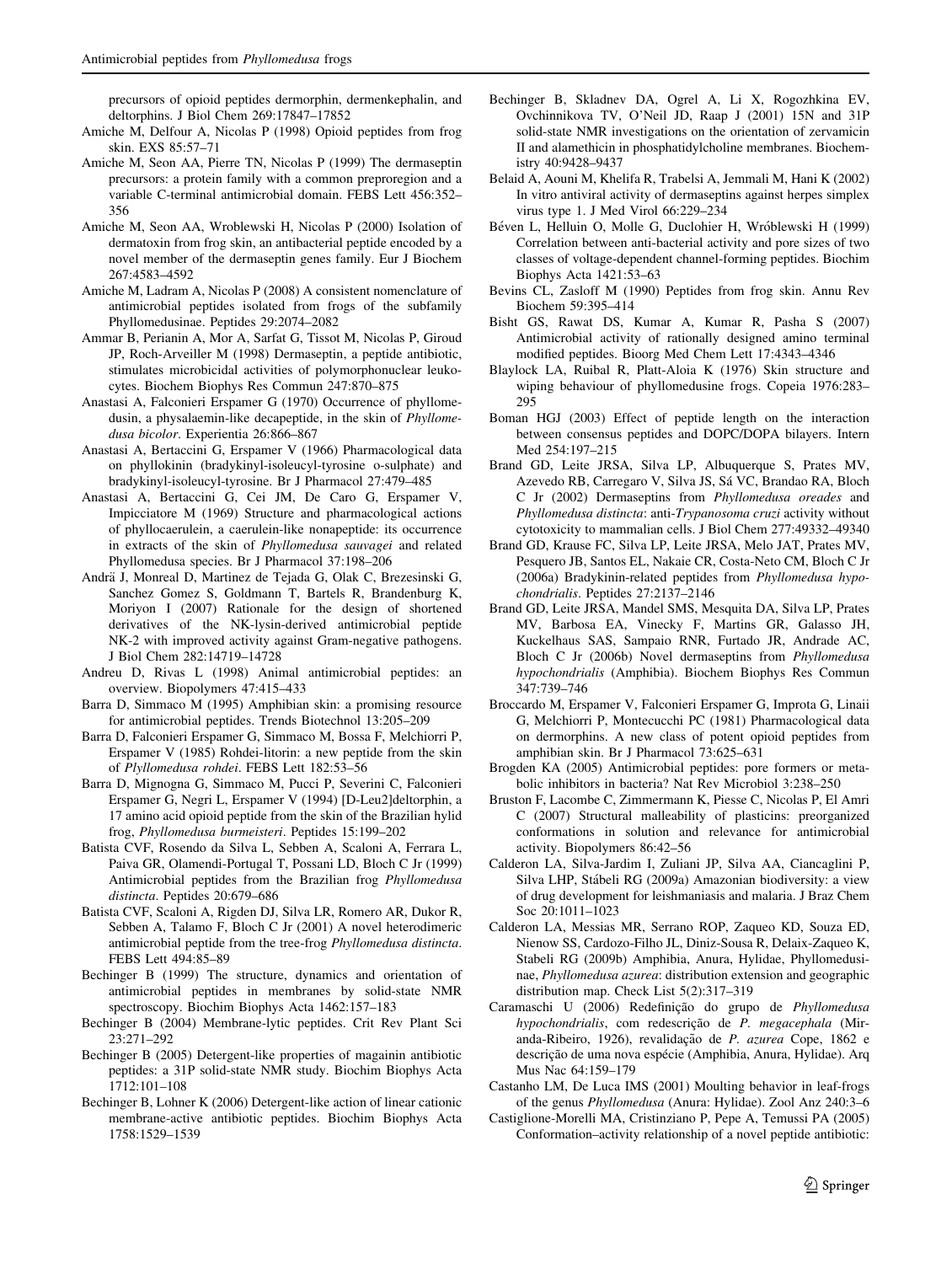<span id="page-17-0"></span>structural characterization of dermaseptin DS 01 in media that mimic the membrane environment. Biopolymers 80:688–696

- Cerda´-Reverter JM, Larhammar D (2000) Neuropeptide Y family of peptides: structure, anatomical expression, function, and molecular evolution. Biochem Cell Biol 78:371–392
- Chan DI, Prenner EJ, Vogel HJ (2006) Tryptophan- and arginine-rich antimicrobial peptides: structures and mechanisms of action. Biochim Biophys Acta 1758:1184–1202
- Charpentier S, Amiche M, Mester J, Vouille V, Le Caer JP, Nicolas P, Delfour A (1998) Structure, synthesis, and molecular cloning of dermaseptins B, a family of skin peptide antibiotics. J Biol Chem 273:14690–14697
- Chen T, Shaw C (2003) Cloning of the (Thr6)-phyllokinin precursor from Phyllomedusa sauvagei skin confirms a non-consensus tyrosine O-sulfation motif. Peptides 24:1123–1130
- Chen T, Tang L, Shaw C (2003a) Identification of three novel Phyllomedusa sauvagei Dermaseptins (sVI-sVIII) by cloning from a skin secretion delivered cDNA library. Regul Pept 116:139–146
- Chen T, Farragher S, Bjourson AJ, Orr DF, Rao P, Shaw C (2003b) Granular gland transcriptomes in stimulated amphibian skin secretions. Biochem J 371:125–130
- Chen T, Walker B, Zhou M, Shaw C (2005a) Dermatoxin and Phylloxin from the waxy monkey frog, Phyllomedusa sauvagei: cloning of precursor cDNAs and structural characterization from lyophilized skin secretion. Regul Pept 129:103–108
- Chen TB, Gagliardo R, Walker B, Zhou M, Shaw C (2005b) Partial structure of the phylloxin gene from the giant monkey frog Phyllomedusa bicolor: parallel cloning of precursor cDNA and genomic DNA from lyophilized skin secretion. Peptides 26:2624–2628
- Chen TB, Zhou M, Gagliardo R, Walker B, Shaw C (2006) Elements of the granular gland peptidome and transcriptome persist in airdried skin of the South American orange-legged leaf frog, Phyllomedusa hypochondrialis. Peptides 27:2129–2136
- Coloma LA (2009) Anfibios de Ecuador 2005–2009. 2.0 Museo de Zoología, Pontificia Universidad Católica del Ecuador. Quito, Ecuador.

[http://www.puce.edu.ec/zoologia/vertebrados/amphibiawebec/](http://www.puce.edu.ec/zoologia/vertebrados/amphibiawebec/anfibiosecuador/index.htm) [anfibiosecuador/index.htm](http://www.puce.edu.ec/zoologia/vertebrados/amphibiawebec/anfibiosecuador/index.htm). Accessed 10 Jan 2010

- Conceição K, Konno K, Richardson M, Antonazzi MM, Jared C, Daffre S, Camargo ACM, Pimenta DC (2006) Isolation and biochemical characterization of peptides presenting antimicrobial activity from the skin of Phyllomedusa hypochondrialis. Peptides 27:3092–3099
- Conceição K, Konno K, Melo RL, Antonazzi MM, Jared C, Sciani JM, Conceiçã IM, Prezoto BC, Camargo ACM, Pimenta DC (2007) Isolation and characterization of a novel bradykinin potentiating peptide (BPP) from the skin secretion. Peptides 28:515–523
- Conceição K, Bruni FM, Sciani JM, Konno K, Melo RL, Antoniazzi MM, Jared C, Lopes-Ferreira M, Pimenta DC (2009) Identification of bradykinin-related peptides from Phyllomedusa nordestina skin secretion using electrospray ionization tandem mass spectrometry after a single-step liquid chromatography. J Venom Anim Toxins Incl Trop Dis 15:633–652
- Conlon JM, Chartrel N, Vaudry H (1992) Primary structure of frog PYY: implications for the molecular evolution of the pancreatic polypeptide family. Peptides 13:145–149
- Dagan A, Efron L, Gaidukov L, Mor A, Ginsburg H (2002) In vitro antiplasmodium effects of dermaseptins S4 derivatives. Antimicrob Agents Chemother 46:1059–1066
- Dalla SM, Cirioni O, Vitale RM, Renzone G, Coraiola M, Giacometti A, Potrich C, Baroni E, Guella G, Sanseverino M, De Luca S, Scalise G, Amodeo P, Scaloni A (2008) Structural features of

distinctin affecting peptide biological and biochemical properties. Biochemistry 47:7888–7899

- Daly JW, Caceres J, Moni RW, Gusovsky F, Moos M Jr, Seamon KB, Milton K, Myers CW (1992) Frog secretions and hunting magic in the upper Amazon: identification of a peptide that interacts with an adenosine receptor. Proc Natl Acad Sci USA 89:10960– 10963
- Dathe M, Wieprecht T (1999) Structural features of helical antimicrobial peptides: their potential to modulate activity on model membranes and biological cells. Biochim Biophys Acta 1462:71–87
- Delfino G (1991) Ultrastructural aspects of venom secretion in anuran cutaneous glands. In: Tu AT, Dekker M (eds) Reptile venoms and toxins. Handbook of natural toxins. Marcel Dekker Inc., New York, pp 777–802
- Delfino G, Brizzi R, Alvarez BB, Kracke-Berndorff R (1998) Serous cutaneous glands in Phyllomedusa hypochondrialis (Anura, Hylidae): secretory patterns during ontogenesis. Tissue Cell 30:30–40
- Edwards P (2007) Combinatorial approaches to combating multidrug resistance. Drug Discov Today 12:786–787
- El Amri C, Lacombe C, Zimmerman K, Ladram A, Amiche M, Nicolas P, Bruston F (2006) The plasticins: membrane adsorption, lipid disorders, and biological activity. Biochemistry 45:14285–14297
- Erspamer V (1992) The opioid peptides of the amphibian skin. Int J Dev Neurosci 10:3–30
- Erspamer V, Bertaccini G, Cei JM (1962) Occurrence of an eledoisinlike polypeptide (physalaemin) in skin extracts of *Physalaemus* fuscumaculatus. Experientia 18:562–563
- Erspamer V, Melchiorri P, Broccardo M, Erspamer GF, Falaschi P, Improota G, Negri L, Renda T (1981) The brain–gut–skin triangle: new peptides. Peptides 2:7–16
- Erspamer V, Melchiorri P, Falconieri Erspamer G, Montecucchi PC, De Castiglione R (1985) Phyllomedusa skin: a huge factory and store-house of a variety of active peptides. Peptides 6:7–12
- Erspamer V, Melchiorri P, Falconieri-Erspamer G, Negri L, Corsi R, Severini C, Barra D, Simmaco M, Kreil G (1989) Deltorphins: a family of naturally occurring peptides with high affinity and selectivity for delta opioid binding sites. Proc Natl Acad Sci USA 86:5188–5192
- Faivovich J, Haddad CFB, Garcia PCA, Frost DR, Campbell JA, Wheller WC (2005) Systematic review of the frog family Hylidae, with special reference to Hylinae: phylogenetic analysis and taxonomic revision. Bull Am Mus Nat Hist 294:1–240
- Feder R, Dagan A, Mor A (2000) Structure-activity relationship study of antimicrobial dermaseptin S4 showing the consequences of peptide oligomerisation on selective cytotoxicity. J Biol Chem 275:4230–4238
- Fleury Y, Dayem MA, Montagne JJ, Chaboisseau E, Le Caer JP, Nicolas P, Delfour A (1996) Covalent structure, synthesis, and structure-function studies of mesentericin Y105 (37), a defensive peptide from Gram-positive bacteria Leuconostoc mesenteroides. J Biol Chem 271:14421–14429
- Fleury Y, Vouille V, Beven L, Amiche M, Wroblewski H, Delfour A, Nicolas P (1998) Synthesis, antimicrobial activity and gene structure of a novel member of the dermaseptin B family. Biochim Biophys Acta 1396:228–236
- Frost DR (2009) Amphibian species of the world: an online reference, Version 5.3. American Museum of Natural History, New York, USA. <http://research.amnh.org/herpetology/amphibia/index.php>. Accessed 2 Jan 2010
- Gaidukov L, Fish A, Mor A (2003) Analysis of membrane-binding properties of dermaseptin analogues: relationships between binding and cytotoxicity. Biochemistry 42:12866–12874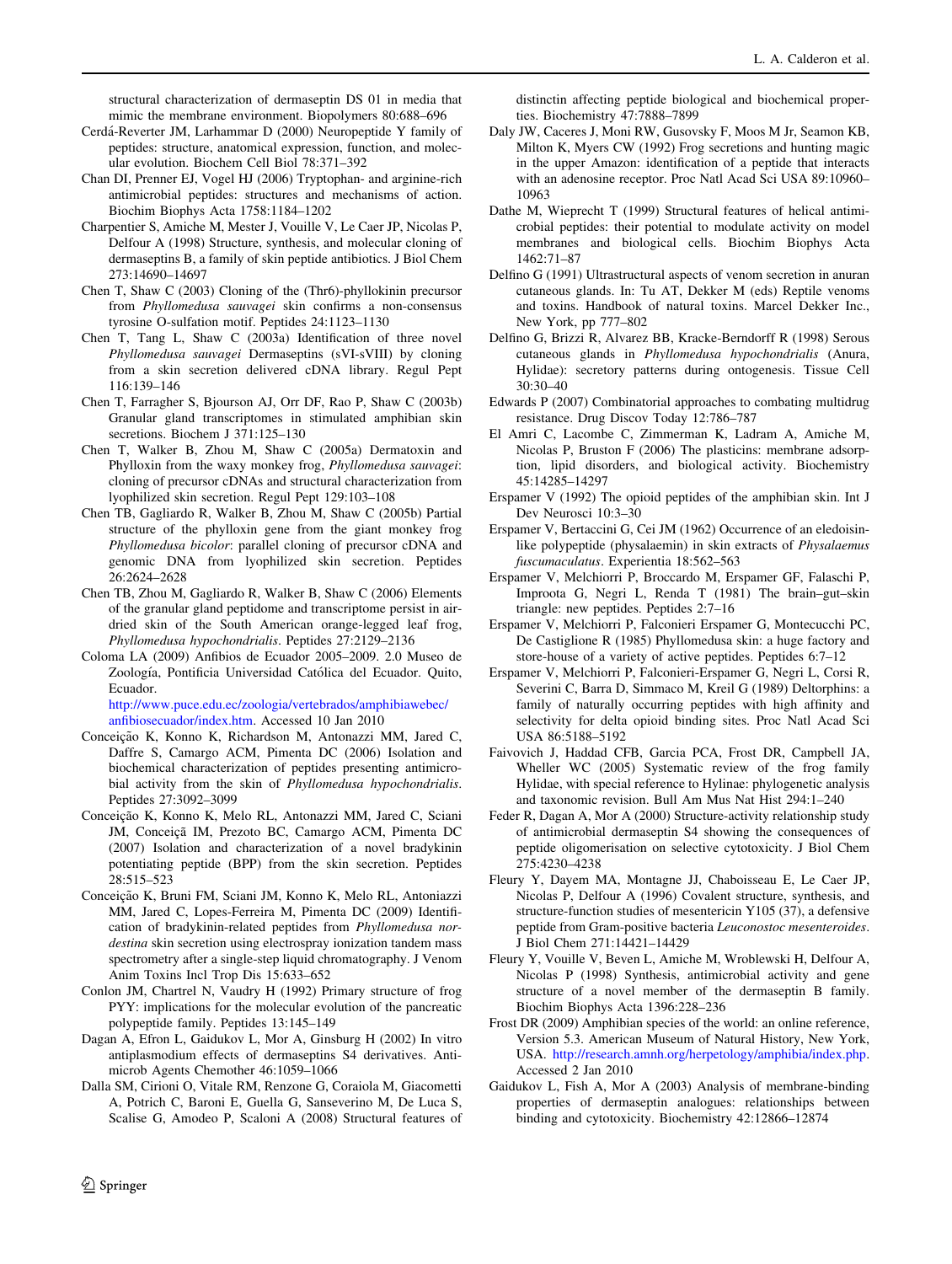- <span id="page-18-0"></span>Ghosh JK, Shaool D, Guillaud P, Ciceron L, Mazier D, Kustanovich I, Shai Y, Mor A (1997) Selective cytotoxicity of dermaseptin S3 toward intraerythrocytic Plasmodium falciparum and the underlying molecular basis. J Biol Chem 272:31609–31616
- Giacometti A, Cirioni O, Ghiselli R, Orlando F, Silvestri C, Renzone G, Testa I, Mocchegiani F, Della Vittoria A, Saba V, Scaloni A, Scalise G (2006) Distinctin improves the efficacies of glycopeptides and betalactams against staphylococcal biofilm in an experimental model of central venous catheter infection. J Biomed Mater Res A 81:233–239
- Gomes A, Giri B, Saha A, Mishra R, Dasguta SC, Debnath A, Gomes A (2007) Bioactive molecules from amphibian skin: their biological activities with reference to therapeutic potential for possible drug development. Indian J Exp Biol 45:579–593
- Gozzini L, Montecucchi PC, Erspamer V, Melchiorri P (1985) Tryptophillins from extracts of Phyllomedusa rohdei skin: new tetra-, penta- and hepta-peptides. Int J Pept Protein Res 25:323– 329
- Gregory SM, Cavenaugh A, Journigan V, Pokorny A, Almeida PFF (2008) A quantitative model for the all-or-none permeabilization of phospholipid vesicles by the antimicrobial peptide cecropin A. Biophys J 94:1667–1680

Hancock REW (1997) Peptide antibiotics. Lancet 349:418–422

- Hancock REW, Lehrer R (1998) Cationic peptides: a new source of antibiotics. Trends Biotechnol 16:82–88
- Harzer U, Bechinger B (2000) The alignment of lysine-anchored membrane peptides under conditions of hydrophobic mismatch: a CD, 15N and 31P solid-state NMR spectroscopy investigation. Biochemistry 39:13106–13114
- Haug BE, Stensena W, Svendsen JS (2007) Application of the Suzuki–Miyaura cross-coupling to increase antimicrobial potency generates promising novel antibacterials. Bioorg Med Chem Lett 17:2361–2364
- Hawrami A, Howe RA, Walsh TR, Dempsey CE (2008) Origin of low mammalian cell toxicity in a class of highly active antimicrobial amphipathic helical peptides. J Biol Chem 283:18636–18645
- Hernandez C, Mor A, Dagger F, Nicolas P, Hernandez A, Benedetti EL, Dunia I (1992) Functional and structural damage in Leishmania mexicana exposed to the cationic peptide dermaseptin. Eur J Cell Biol 59:414–424
- Hilpert K, Elliott MR, Volkmer-Engert R, Henklein P, Donini O, Zhou Q, Winkler DF, Hancock RE (2006) Sequence requirements and an optimization strategy for short antimicrobial peptides. Chem Biol 13:1101–1107
- Huang HW, Chen FY, Lee MT (2004) Molecular mechanism of peptide-induced pores in membranes. Phys Rev Lett 92:198304– 198307
- Huguenin F, Zucolotto V, Carvalho AJF, Gonzalez ER, Oliveira ON (2005) Layer-by-layer hybrid films incorporating  $WO_3$ ,  $TiO_2$  and chitosan. Chem Mater 17:6739–6745
- Hwang PM, Vogel HJ (1998) Structure–function relationships of antimicrobial peptides. Biochem Cell Biol 76:235–246
- Jones AJS, Epand RM, Lin KF, Walton D, Vail WJ (1978) Size and shape of the model lipoprotein complex formed between glucagon and dimyristolglycerophosphocholine. Biochemistry 17:2301–2307
- Koczulla AR, Bals R (2003) Antimicrobial peptides—current status and therapeutic potential. Drugs 63:389–406
- Kohri K, Nata K, Yonekura H, Nagai A, Konno K, Okamoto H (1993) Cloning and structural determination of human peptide YY cDNA and gene. Biochim Biophys Acta 1173:345–349
- Krugliak M, Feder R, Zolotarev VY, Gaidukov L, Dagan A, Ginsburg H, Mor A (2000) Antimalarial activities of dermaseptin S4 derivatives. Antimicrob Agents Chemother 44:2442–2451
- Kückelhaus SAS, Leite JRSA, Neves MP, Frota KS, Abdala LF, Muniz-Junqueira MI, Bloch C Jr, Tosta CE (2006) Toxicity

evaluation to mice of phylloseptin-1, an antimicrobial peptide from the skin secretion of Phyllomedusa hypochondrialis (Amphibia). Int J Pept Res Ther 13:423–429

- Kückelhaus SAS, Leite JRSA, Muniz-Junqueira MI, Sampaio RN, Bloch C Jr, Tosta CE (2009) Antiplasmodial and antileishmanial activities of phylloseptin-1, an antimicrobial peptide from the skin secretion of Phyllomedusa azurea (Amphibia). Exp Parasitol 123:11–16
- Kustanovich I, Shalev DE, Mikhlin M, Gaidukov L, Mor A (2002) Structural requirements for potent versus selective cytotoxicity for antimicrobial dermaseptin S4 derivatives. J Biol Chem 277:16941–16951
- Kwong PD, McDonald NQ, Singler PB, Hendrickson WA (1995) Structure of beta 2-bungarotoxin: potassium channel binding by Kunitz modules and targeted phospholipase action. Structure 3:1109–1119
- Lacombe C, Cifuentes-Diasz C, Dunia I, Auber-Thomay M, Nicolas P, Amiche M (2000) Peptide secretion in the cutaneous gland of South American tree frog Phyllomedusa bicolor: an ultrastructural study. Eur J Cell Biol 79:631–641
- Lazarus LH, Attila M (1993) The toad, ugly and venomous, wears yet a precious jewel in his skin. Progr Neurobiol 41:473–507
- Lazarus LH, Bryant SD, Cooper PS, Salvadori S (1999) What peptides these deltorphins be. Prog Neurobiol 57:377–420
- Leite JRSA, Silva LP, Rodrigues MI, Prates MV, Brand GD, Lacava BM, Azevedo RB, Bocca AL, Albuquerque S, Bloch C Jr (2005) Phylloseptins: a novel class of anti-bacterial and anti-protozoan peptides from the Phyllomedusa genus. Peptides 26:565–573
- Leite JRSA, Brand GD, Silva LP, Kückelhaus SAS, Bento WRC, Arau´jo ALT, Martins GR, Lazzari AM, Carlos Bloch Jr C (2008) Dermaseptins from Phyllomedusa oreades and Phyllomedusa distincta: secondary structure, antimicrobial activity, and mammalian cell toxicity. Comp Biochem Physiol A Mol Integr Physiol 151:336–343
- Lequin O, Bruston F, Convert O, Chassaing G, Nicolas P (2003) Helical structure of dermaseptin B2 in a membrane-mimetic environment. Biochemistry 42:10311–10323
- Lequin O, Ladram A, Chabbert L, Bruston F, Convert O, Vanhoye D, Chassaing G, Nicolas P, Amiche M (2006) Dermaseptin S9, an a-helical antimicrobial peptide with a hydrophobic core and cationic termini. Biochemistry 45:468–480
- Li J, Nation RL, Turnidge JD, Milne RW, Coulthard K, Rayner CR, Paterson DL (2006) Colistin: the re-emerging antibiotic for multidrug-resistant Gram-negative bacterial infections. Lancet Infect Dis 6:589–601
- Lorin C, Saidi H, Belaid A, Zairi A, Baleux F, Hocini H (2005) The antimicrobial peptide dermaseptin S4 inhibits HIV-1 infectivity in vitro. Virology 334:264–275
- Mandel SMS (2008) Prospecção de peptídeos antimicrobianos da secreção cutânea de anfíbios do gênero Phyllomedusa. Dissertation. Universidade de Brasília
- Marenah L, McClean S, Flatt PR, Orr DF, Shaw C, Abdel-Wahab YH (2004) Novel insulin-releasing peptides in the skin of Phyllomedusa trinitatis frog include 28 amino acid peptide from dermaseptin BIV precursor. Pancreas 29:110–115
- Marr AK, Gooderham WJ, Hancock REW (2006) Antibacterial peptides for therapeutic use: obstacles and realistic outlook. Curr Opin Pharmacol 6:468–472
- Matsuzaki K (1998) Magainins as paradigm for the mode of action of pore forming polypeptides. Biochim Biophys Acta 1376:391–400
- Matsuzaki K (2009) Control of cell selectivity of antimicrobial peptides. Biochim Biophys Acta 1788:1687–1692
- Mignogna G, Severini C, Simmaco M, Negri L, Falconieri Erspamer G, Kreil G, Barra D (1992) Identification and characterization of two dermorphins from skin extracts of the Amazonian frog Phyllomedusa bicolor. FEBS Lett 302:151–154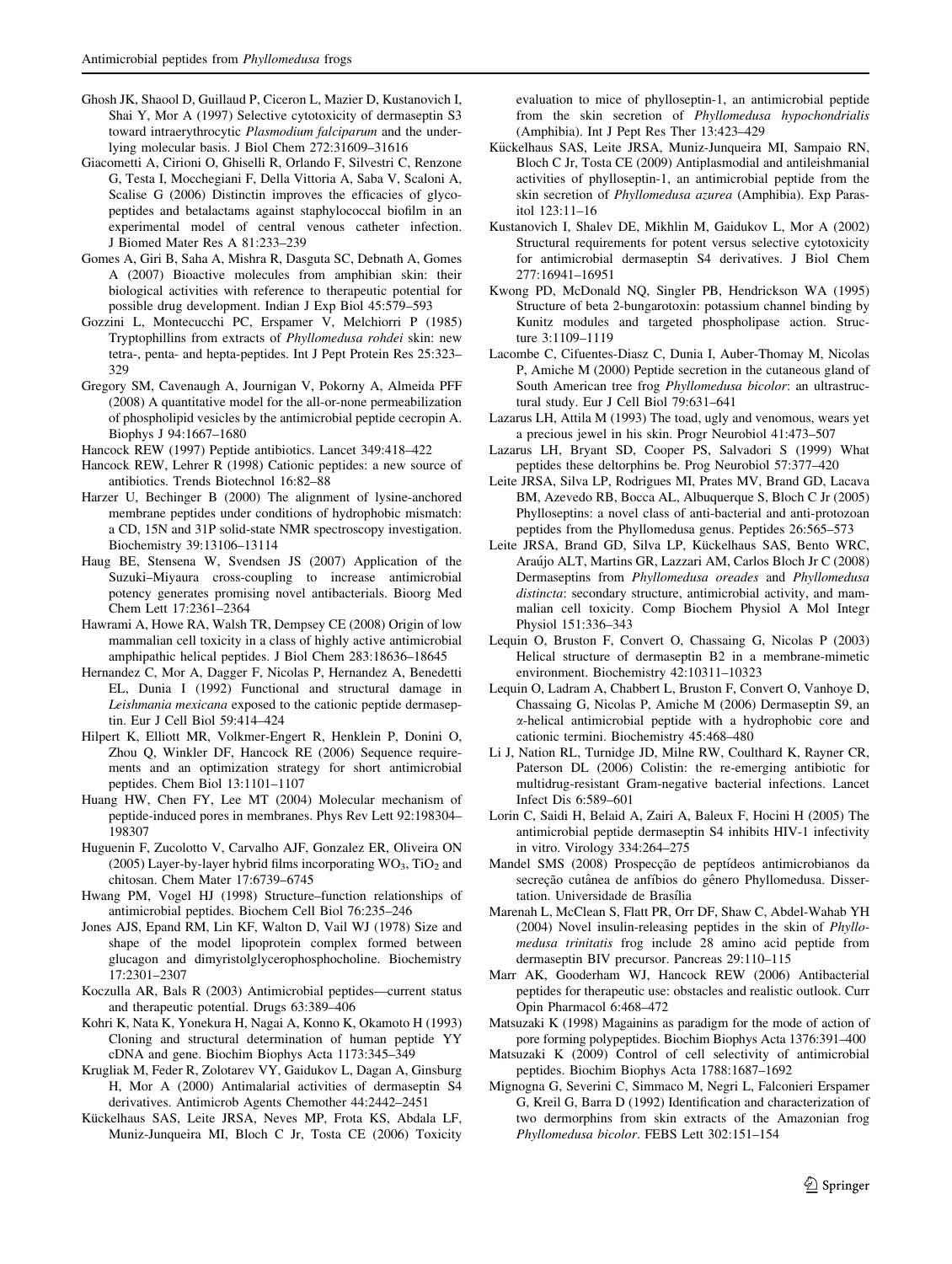- <span id="page-19-0"></span>Moellering RC Jr (2003) New approaches to developing antimicrobials for resistant bacteria. J Infect Chemother 9:8–11
- Montecucchi PC, Henschen A, Erspamer V (1979) Structure of sauvagine, a vasoactive peptide from the skin of a frog. Hoppe-Seylers Z Physiol Chem 360:1178
- Montecucchi PC, Anastasi A, De Castiglione R, Erspamer V (1980) Isolation and amino acid composition of sauvagine, an active polypeptide from methanol extracts of the skin of the South American frog Phyllomedusa sauvagei. Int J Pept Protein Res 16:191–199
- Montecucchi PC, De Castiglione R, Piani S, Gozzini L, Erspamer V (1981a) Amino acid composition and sequence of dermorphin, a novel opiate-like peptide from the skin of Phyllomedusa sauvagei. Int J Pept Protein Res 17:275–283
- Montecucchi PC, De Castiglione R, Erspamer V (1981b) Identification of dermorphin and Hyp  $\delta$ -dermorphin in skin extracts of the Brazilian frog Phyllomedusa rhodei. Int J Pept Protein Res 17:316–321
- Montecucchi PC, Gozzini L, Erspamer V (1986) Primary structure determination of a tryptophan-containing tridecapeptide from Phyllomedusa rohdei. Int J Pept Protein Res 27:175–182
- Mor A, Nicolas P (1994a) Isolation and structure of novel defensive peptides from frog skin. Eur J Biochem 219:145–154
- Mor A, Nicolas P (1994b) The NH<sub>2</sub>-terminal  $\alpha$ -helical domain 1–18 of dermaseptin is responsible for antimicrobial activity. J Biol Chem 269:1934–1939
- Mor A, Delfour A, Nicolas P (1991a) Identification of a D-alaninecontaining polypeptide precursor for the peptide opioid, dermorphin. J Biol Chem 266:6264–6270
- Mor A, Nguyen VH, Delfour A, Migliore D, Nicolas P (1991b) Isolation, amino acid sequence, and synthesis of dermaseptin, a novel antimicrobial peptide of amphibian skin. Biochemistry 30:8824–8830
- Mor A, Amiche M, Nicolas P (1994a) Structure, synthesis, and activity of dermaseptin B. A novel vertebrate defensive peptide from frog skin: relationship with adenoregulin. Biochemistry 33:6642–6650
- Mor A, Chartrel N, Vaudry H, Nicolas P (1994b) Skin peptide tyrosine-tyrosine, a member of the pancreatic polypeptide family: Isolation, structure, synthesis, and endocrine activity. Proc Natl Acad Sci USA 91:10295–10299
- Mor A, Hani K, Nicolas P (1994c) The vertebrate peptide antibiotics dermaseptins have overlapping structural features but target specific microorganisms. J Biol Chem 269:31635–31641
- Mundim NCCR (2008) Prospecção de bradicininas de anfibios do gênero Phyllomedusa. Dissertation. Universidade de Brasília
- Navon-Venezia S, Feder R, Gaidukov L, Carmeli Y, Mor A (2002) Antibacterial properties of dermaseptin S4 derivatives with in vivo activity. Antimicrob Agents Chemother 46:689–694
- Nicolas P, El Amri C (2009) The dermaseptin superfamily: A genebased combinatorial library of antimicrobial peptides. Biochim Biophys Acta 1788:1537–1550
- Nicolas P, Vanhoye D, Amiche M (2003) Molecular strategies in biological evolution of antimicrobial peptides. Peptides 24:1669– 1680
- Papo N, Shai Y (2003) Can we predict biological activity of antimicrobial peptides from their interactions with model phospholipid membranes? Peptides 24:1693–1703
- Perron GG, Zasloff M, Bell G (2006) Experimental evolution of resistance to an antimicrobial peptide. Proc Roy Soc Lond B 273:251–256
- Peschel A, Sahl HG (2006) The co-evolution of host cationic antimicrobial peptides and microbial resistance. Nat Rev Microbiol 4:529–536
- Pierre TP, Seon AA, Amiche M, Nicolas P (2000) Phylloxin, a novel peptide antibiotic of the dermaseptin family of antimicrobial/ opioid peptide precursors. Eur J Biochem 267:370–378
- $\textcircled{2}$  Springer
- Poulter L, Terry AS, Williams DH, Giovannini MG, Moore CH, Gibson BW (1988) Levitide, a new hormone-like peptide from the skin of Xenopus laevis. Peptide and peptide precursor cDNA sequence. J Biol Chem 263:3279–3283
- Pouny Y, Rapaport D, Mor A, Nicolas P, Shai Y (1992) Interaction of antimicrobial dermaseptin and its fluorescently labeled analogues with phospholipid membranes. Biochemistry 31:12416– 12423
- Pukkila-Worley R, Mylonakis E (2008) Epidemiology and management of cryptococcal meningitis: developments and challenges. Expert Opin Pharmacother 9:551–560
- Resende JM, Moraes CM, Prates MV, Cesar A, Almeida FCL, Mundim NCCR, Valente AP, Bemquerer MP, Piló-Veloso DA, Bechinger B (2008) Solution NMR structures of the antimicrobial peptides phylloseptin-1, -2, and -3 and biological activity: the role of charges and hydrogen bonding interactions in stabilizing helix conformations. Peptides 29:1633–1644
- Richter K, Egger R, Kreil G (1987) D-Alanine in the frog skin peptide dermorphin is derived from L-alanine in the precursor. Science 238:200–202
- Richter K, Egger R, Negri L, Corsi R, Severini C, Kreil G (1990)  $cDNAs$  encoding  $[D-Ala<sub>2</sub>]$ deltorphin precursors from skin of Phyllomedusa bicolor also contain genetic information for three dermorphin-related opioid peptides. Proc Natl Acad Sci USA 87:4836–4839
- Rivas L, Luque-Ortega JR, Andreu D (2009) Amphibian antimicrobial peptides and protozoa: lessons from parasites. Biochim Biophys Acta 1788:1570–1581
- Rotem S, Mor A (2009) Antimicrobial peptide mimics for improved therapeutic properties. Biochim Biophys Acta 1788:1582–1592
- Rydlo T, Sotem S, Mor A (2006) Antibacterial properties of dermaseptin S4 derivatives under extreme incubation conditions. Antimicrob Agents Chemother 50:490–507
- SBH (2009) Lista de espécies de anfíbios do Brasil. Sociedade Brasileira de Herpetologia (SBH)[.http://www.sbherpetologia.](http://www.sbherpetologia.org.br/checklist/anfibios.htm) [org.br/checklist/anfibios.htm.](http://www.sbherpetologia.org.br/checklist/anfibios.htm) Accessed 12 Jan 2010
- Sengupta D, Leontiadou H, Mark AE, Marrink SJ (2008) Toroidal pores formed by antimicrobial peptides show significant disorder. Biochim Biophys Acta 1778:2308–2317
- Seon AA, Pierre TN, Redeker V, Lacombe C, Delfour A, Nicolas P, Amiche M (2000) Isolation, structure, synthesis, and activity of a new member of the calcitonin gene-related peptide family from frog skin and molecular cloning of its precursor. J Biol Chem 275:5934–5940
- Serra MD, Cirioni O, Vitale RM, Renzone G, Coraiola M, Giacometti A, Potrich C, Baroni E, Guella G, Sanseverino M, De Luca S, Scalise G, Amodeo P, Scaloni A (2008) Structural features of distinctin affecting peptide biological and biochemical properties. Biochemistry 47:7888–7899
- Shai Y (1995) Molecular recognition between membrane-spanning polypeptides. Trends Biochem Sci 20:460–464
- Shai Y (2002) Mode of action of membrane active antimicrobial peptides. Biopolymers 66:236–248
- Shalev DE, Mor A, Kustanovich I (2002) Structural consequences of carboxyamidation of dermaseptin S3. Biochemistry 41:7312– 7317
- Shaw C (2009) Advancing drug discovery with reptile and amphibian venom peptides, venom-based medicines. Biochem Soc 31:34–37
- Shin Y, Moni RW, Lueders JE, Daly JW (1994) Effects of the amphiphilic peptides mastoparan and adenoregulin on receptor binding, G proteins, phosphoinositide breakdown, cyclic AMP generation, and calcium influx. Cell Mol Neurobiol 14:133–157
- Shukla A, Fleming KE, Chuang HF, Chau TM, Loose CR, Stephanopoulos GN, Hammond PT (2009) Controlling the release of peptide antimicrobial agents from surfaces. Biomaterials 31(8):2348–2357